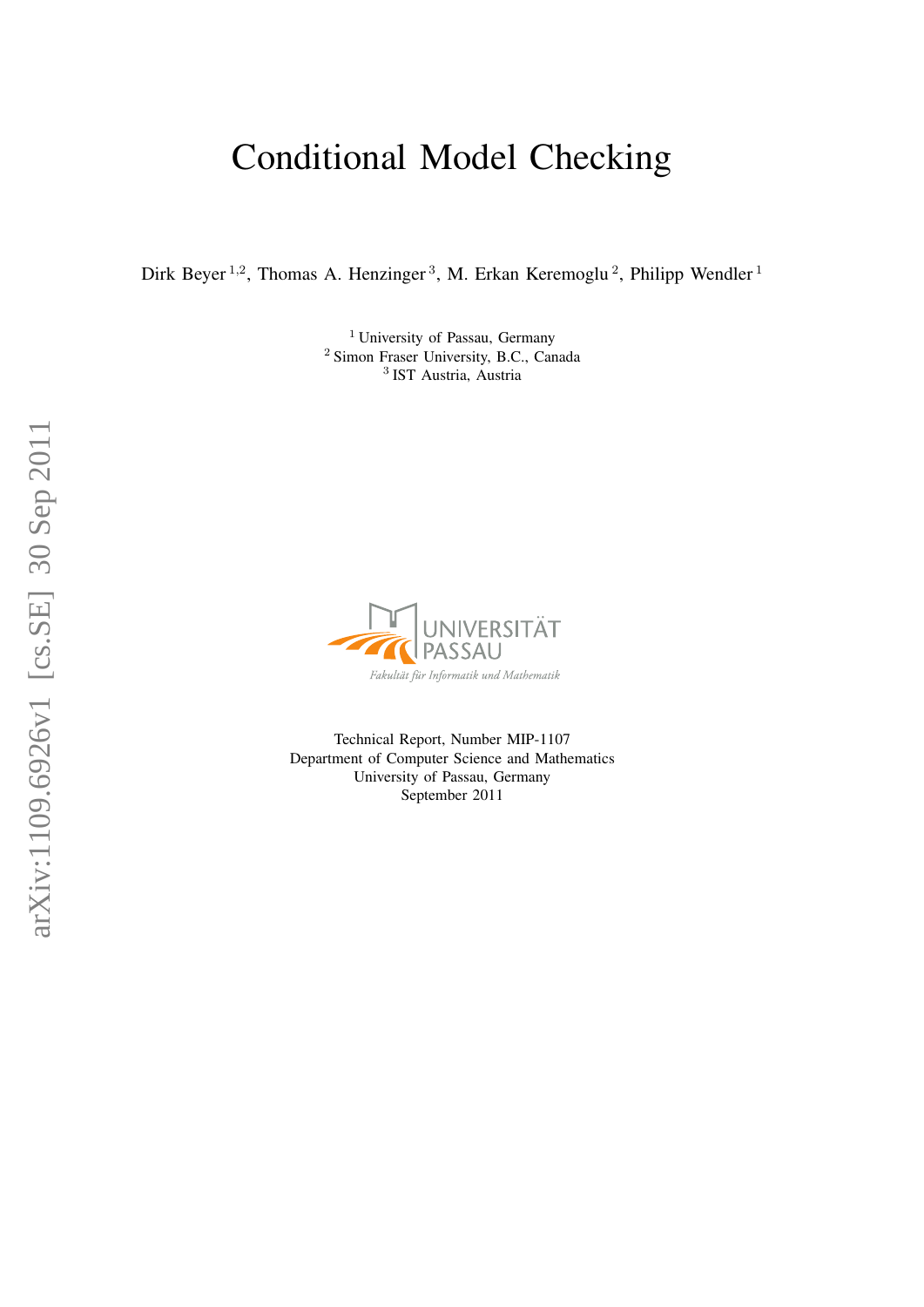# Conditional Model Checking

Dirk Beyer<sup>1,2</sup>, Thomas A. Henzinger<sup>3</sup>, M. Erkan Keremoglu<sup>2</sup>, Philipp Wendler<sup>1</sup>

<sup>1</sup> University of Passau, Germany <sup>2</sup> Simon Fraser University, B.C., Canada 3 IST Austria, Austria

*Abstract*—Software model checking, as an undecidable problem, has three possible outcomes: (1) the program satisfies the specification, (2) the program does not satisfy the specification, and (3) the model checker fails. The third outcome usually manifests itself in a space-out, time-out, or one component of the verification tool giving up; in all of these failing cases, significant computation is performed by the verification tool before the failure, but no result is reported. We propose to reformulate the model-checking problem as follows, in order to have the verification tool report a summary of the performed work even in case of failure: given a program and a specification, the model checker returns a condition  $\bar{\Psi}$  —usually a state predicate— such that the program satisfies the specification under the condition  $\Psi$ —that is, as long as the program does not leave states in which  $\Psi$  is satisfied. We are of course interested in model checkers that return conditions  $\Psi$  that are as weak as possible. Instead of outcome (1), the model checker will return  $\Psi = true$ ; instead of (2), the condition  $\Psi$  will return the part of the state space that satisfies the specification; and in case (3), the condition  $\Psi$ can summarize the work that has been performed by the model checker before space-out, time-out, or giving up. If complete verification is necessary, then a different verification method or tool may be used to focus on the states that violate the condition. We give such conditions as input to a conditional model checker, such that the verification problem is restricted to the part of the state space that satisfies the condition. Our experiments show that repeated application of conditional model checkers, using different conditions, can significantly improve the verification results, state-space coverage, and performance.

#### I. INTRODUCTION

Model checking is an automatic search-based procedure that exhaustively verifies whether a given model (e.g., labeled transition system) satisfies a given specification (e.g., temporallogic formula) [\[11\]](#page-13-0), [\[27\]](#page-13-1). For models with infinitely many states, a model checker usually first constructs an abstract model with finitely many states. A successful technique for this abstraction process is counterexample-guided abstraction refinement (CEGAR) [\[12\]](#page-13-2), which is an iterative process that starts with a coarse abstract model and successively refines the abstract model, according to information learned from abstract counterexamples.

CEGAR-based model checking was successfully applied to software programs, where it is referred to as software model checking. In addition to classic abstract domains, the most widely used abstract analysis is predicate analysis [\[17\]](#page-13-3), which uses a set of predicates as precision of the analysis, that is, an abstract state is a boolean combination of predicates that occur in the given precision set. Predicates can be obtained from a counterexample program path (CEX) by (1) mining

the predicates from the CEX via static analysis [\[1\]](#page-13-4), (2) interpolation along path formulas representing the CEX [\[19\]](#page-13-5), or (3) loop-invariant generation for path programs [\[5\]](#page-13-6). Further improvements of efficiency and effectiveness of the predicate analysis can be obtained by integrating all components of the CEGAR-procedure into one single on-the-fly algorithm for the construction of an abstract reachability tree [\[21\]](#page-13-7), by dynamically adjusting the analysis precision [\[7\]](#page-13-8), and by encoding large program blocks into formulas that represent many transitions [\[3\]](#page-13-9).

Since software model checking is an undecidable problem, there are three possible outcomes of the analysis process: (1) the program satisfies the specification, (2) the program does not satisfy the specification, and (3) the model checker fails. The first outcome can be obtained by the model checker if the abstract model that was computed for the program is sufficient to prove the program correct under the given specification. This outcome can be accompanied by a proof certificate [\[20\]](#page-13-10). The second outcome can be obtained by the model checker if an abstract counterexample path is found and can be proven feasible, i.e., a bug that can actually occur in the program. This outcome is usually accompanied by the violating program part in the form of program source code, and sometimes test input to reproduce the error at run-time [\[2\]](#page-13-11). The third outcome usually occurs if the model checker runs out of resources (memory exhausted, time-out) or if one of the components in the verification tool gives up. The failure of refinement, i.e., the model checker does not succeed in eliminating an infeasible CEX, is an example for the latter case (this occurs if the chosen technique for predicate extraction is not strong enough). In all of these failing cases, significant computation is performed by the verification tool before the failure. But since no useful result is reported, the spent resources are wasted.

With our approach of *conditional model checking*, we propose a new definition of the model-checking outcome. The goal of conditional model checking is to maximize the outcome of a model-checking run under certain conditions, e.g., a given set of resources. We reformulate the modelchecking problem as follows: Given a program and a specification, conditional model checking returns a condition Ψ —usually a state predicate— such that the program satisfies the specification under the condition  $\Psi$  —that is, as long as the program does not leave states in which  $\Psi$  is satisfied.

We are interested in model checkers that return conditions  $\Psi$  that are as weak as possible. This way, the verification tool reports a summary of the performed work even if the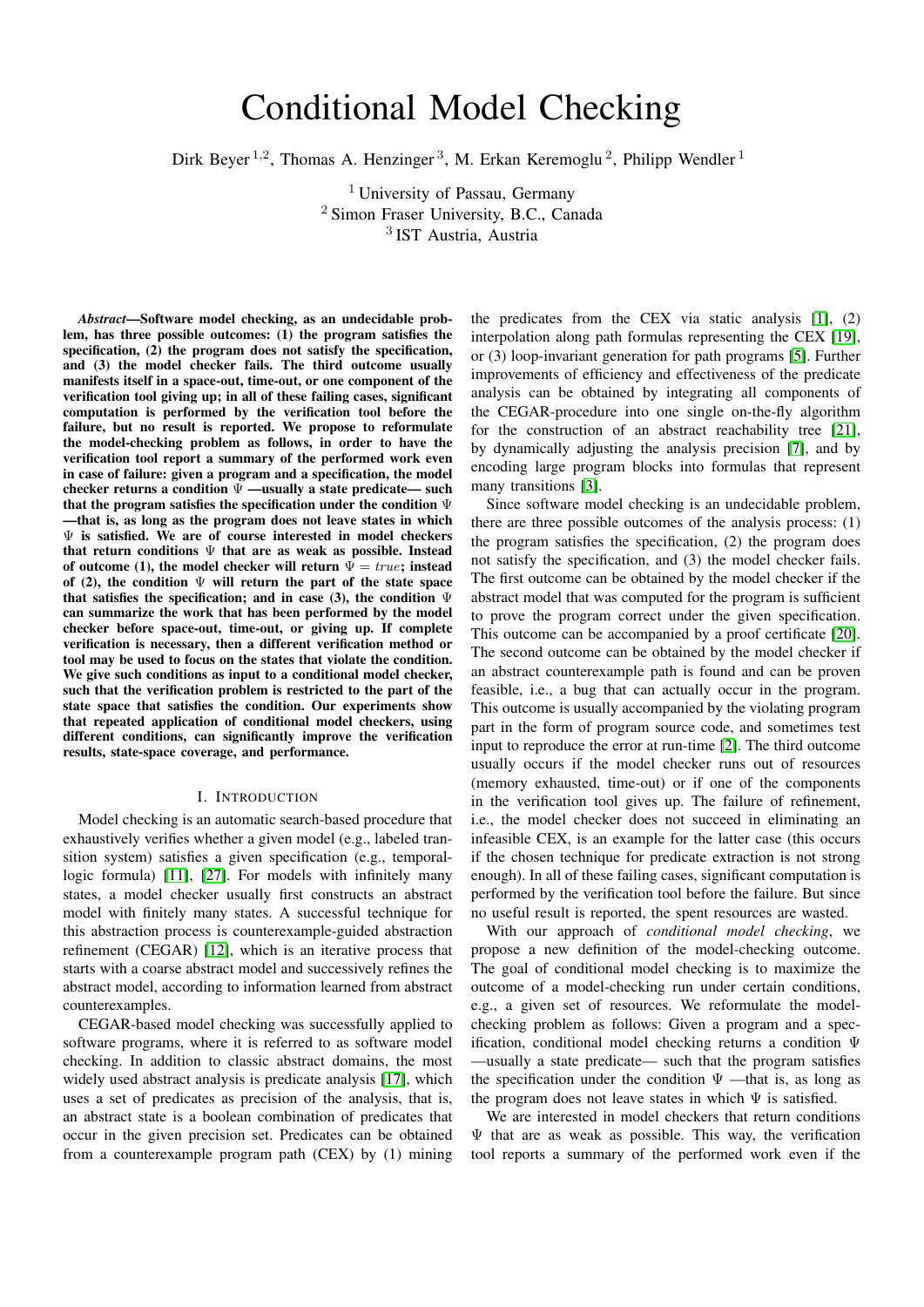

Fig. 1. Example state space; with condition *Path Length* and limit 7, states in the gray box are skipped by the analysis, the dark-red error state (on the right) can be found fast, green states are verified

<span id="page-2-0"></span>tool cannot completely verify the program. The outcomes of a model-checking run can be translated to conditions in the following way: Previous outcome (1) corresponds to the condition  $\Psi = true$ . That is, if the model checker returns true as condition, the model checker completely verified the program under no additional conditions. For outcome (2), the model checker does not return false, but can specify program parts that are free of errors, and explicitly exclude the violating parts. For example, consider an invalid program that consists of two branches, one of which is safe and the other violates the specification. The resulting condition for this program would contain all program states that occur in the successfully verified branch and report an error path that violates the specification. In outcome (3), in which the model checker previously failed with "no useful results", the condition  $\Psi$  now summarizes the work that has been performed by the model checker before space-out, time-out, or giving up. For example, consider a valid program that consists of two branches, one of which is easy to verify by the model checker and the other leads the model checker into an infinite loop. Using conventional model checking, we would not get any feedback from the model checker, because the time-out would cause a failure. Our modified approach of conditional model checking would still be unable to prove that the program satisfies the specification. However, it would heuristically detect the hopeless situation and summarize the performed work by reporting that (at least) the first branch has been successfully verified. If complete verification is necessary, then a different verification method or tool may be used to focus on the states that violate the condition. Figure [1](#page-2-0) illustrates an example statespace, where the verification engine is restricted to verify only paths that are not longer than seven nodes.

We implemented several techniques to prevent the model checker from failure. First, we monitor the progress for every critical component of the model checker. When such a component fails to deliver results (exhausts its assigned time or memory), the monitor discovers the problem, terminates the component, and generates a condition that excludes the corresponding states from the verification result. Second, we implemented several conditions that try to predict situations in which the model checker should not continue to try verifying this part of the program, and generate conditions excluding that part. Such conditions make it possible to verify larger parts of the program, instead of spending all time on a particular, unsolvable problem. Thus, if we cannot completely verify a program, we at least obtain a "verification coverage" that is as large as possible, and we can use the resulting condition to continue the verification with different tools and configurations. Third, we can use the negation of the condition generated by one analysis as the condition for a subsequent analysis, letting the latter check those parts of the state space that the former did not verify successfully.

Our experiments show that these conditions can also significantly improve the performance; for example, programs for which the model checker previously failed after spending minutes, can now be proved to violate the specification within seconds.

Contributions and Applications. Conditional model checking enables the following features that were not possible in conventional model checking before:

- *No Fail.* Every run of the model checker results in a condition formula that summarizes the achieved results.
- *Maximal Outcome.* Conditional model checking maximizes the outcome for a given set of resources (memory/time limit).
- *Regression Checking.* The conditions can later be used for re-verification, i.e., if started with the condition formula as additional input, the conditional model checker can a priori exclude certain parts from the verification. If the program was only slightly changed, then this approach speeds up the re-checking significantly.
- *Partial Verification.* Conditional model checking can be used to restrict the verification to certain parts of the program, by taking as input a condition formula that excludes the parts that should not be verified. For example, some parts of the system might be checked via model checking, others via testing, theorem proving, or complementary model checkers.
- *Improved Performance for Bug Hunting.* Conditional model checking enables the specification of conditional iteration orders. For example, we can specify that the model checker searches each abstract path for a given amount of time (conditional DFS) or each abstract path up to a certain length (similar to bounded model checking). This approach significantly improves the performance for programs with errors.
- *Benchmark Generation.* Conditional model checking can be used to produce hard verification benchmarks, by generating excluding conditions for all parts that can (currently) not be model checked. If started with the generated conditions as input, the model checker will verify the maximal verifiable program fragment, and the time to prove this fragment correct can be measured.
- *Comparison of Tools.* Given two model checking tools, we can not only compare the time and memory needed for a given verification task (cf. benchmarks above), but we can now compare the quality of the verification results (the weaker the condition, the better).

Tool Implementation. We implemented conditional model checking using standard components of the open-source verification framework CPACHECKER [\[8\]](#page-13-12). Our extension of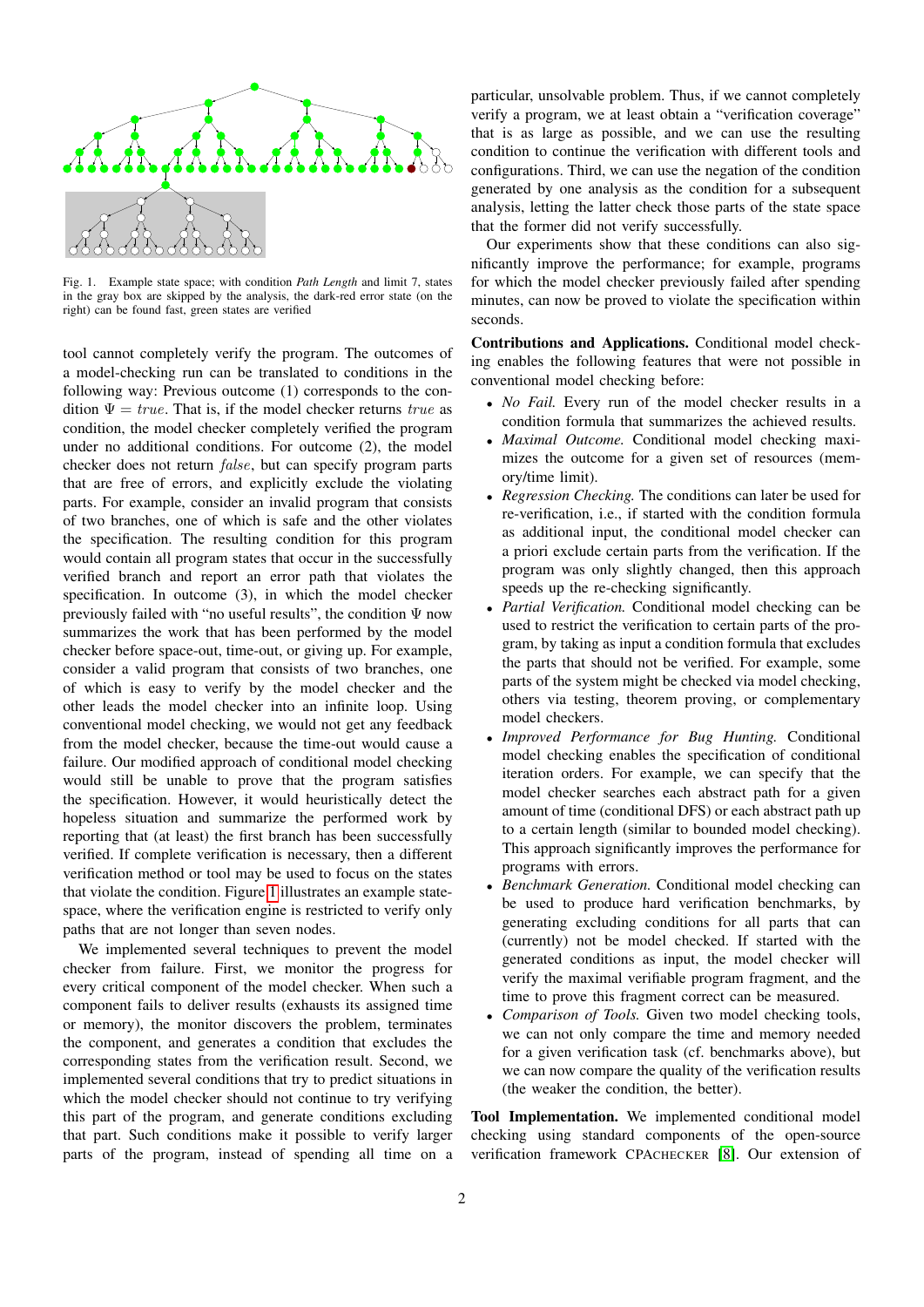```
1 void main() {
2 int x = 1;
3 if (nondet_int()) {
4 while (x < 10000) {
5 \times ++:
6 }
       assert (x == 10000);
8 } else {
       x = 0;10 }
11 assert (x != 0);
12 \quad \frac{1}{2}
```
<span id="page-3-0"></span>Fig. 2. Example program with loop

CPACHECKER and all benchmark programs that we used in our experimental evaluation are available from the supplementary website.

Example. Loops introduce challenges for static program analysis. For example, if the domain of abstract predicates with lazy abstraction is used for the analysis, there is the possibility that each step of loop unwinding will add a new predicate and verification will be performed until the entire path is unwound. In some cases that operation might be repeated thousands of times and this will lead the analysis to get stuck in the loop. The example in Fig. [2](#page-3-0) presents a case where the analysis might fail to terminate. If the analysis has to fully unwind the loop in this program, the analysis will not terminate in a reasonable amount of time. In that case, the verification outcome would be 'fail'. At line 11, there is another assertion and the analysis would miss the opportunity to investigate this part of the specification because it is busy with checking the loop. If the analysis is started with a condition that limits the number of unwindings of a loop to at most  $k$  iterations, it will finally skip the loop and verify the rest of the program. This way it can determine that the assertion at line 11 does not hold and report an error without much effort. If the specification were not violated in the rest of the program, the outcome would be 'safe' under the assumption that the program visits the loop entry at most  $k$  times (as in bounded model checking).

Model checking with predicate analysis depends on the capabilities of SMT solvers, and thus can only verify conditions that can be expressed in the theories that are supported by the integrated SMT solver. This excludes, for example, properties that depend on non-linear relations between program variables, as shown in the snippet of Fig. [3.](#page-3-1) Suppose we analyze this program with a conventional predicate analysis. Given a precision that includes the predicate  $(i > 1000000)$ , the model checker will easily be able to prove that the assertion in line 7 can never fail. However, as our predicate analysis is based on linear arithmetics and needs to model the multiplication of program variables as uninterpreted function, the model checker cannot prove that the second assertion in line 13 also always holds. A precise path analysis reveals that the path is infeasible, thus, the analysis has to give up. Fig. [5](#page-4-0) shows the abstract reachability tree (ART) that the analysis would generate. Each ART node is labeled with the control-flow node that it belongs to and the formula that represents the abstract state. The ART edges are labeled with the assumptions that the analysis produced during the verification run. In this

```
1 int main() {
2 int p = nondet_int();
3
4 if (p) {
5 int i;
6 for (i = 0; i < 1000000; i++);
7 assert (i >= 1000000);
8
9 } else {
10 int x = 5;
11 int y = 6;
12 int r = x * y;13 assert (r \geq x);14 }
15 return 0;
16 }
```
<span id="page-3-1"></span>

case, there is only one non-trivial assumption at the edge from program location 13 to 14. For all other edges the assumption is true and not shown in the ART.

In conditional model checking, the model checker outputs an assumption that explicitly states which parts of the program are safe and which parts are not checked. This assumption can be written in several formats; we choose the following two. First, we create an assumption formula over the program locations and variables. In this case, the assumption would be  $(pc = 13) \Rightarrow (r \geq x)$ . This is both human readable and useful as input for a subsequent analysis. Second, we convert the abstract reachability tree that was produced by the model checker into an assumption automaton that is annotated with the generated assumptions. The assumption automaton that the analysis outputs for this example is shown in Fig. [6.](#page-4-1) Each transition of the automaton is labeled with a control-flow edge (e.g., " $2 \rightarrow 4$ " is the edge from location 2 to 4) and the assumption that was used when taking this edge. Parts of the ART where the assumption is always true are collapsed into a single sink state 'T', which has a self edge that matches any control-flow edge. For all other parts of the ART there is a 1:1 correspondence between ART nodes and automaton states.

Compared with the assumption formula, the assumption automaton offers an easier way to specify complex facts over program paths instead of just over program locations. It is equally useful as input condition for a second analysis of the program, for example, using a configuration that is better suitable to verify the remaining parts of the state space. This second analysis has to analyze only those paths of the program that contain at least one edge where the assumption is not true. This can be implemented easily by letting the automaton run in parallel to the analysis, taking the matching transition whenever the analysis takes a program edge. Then the exploration of a path can be stopped as soon as the automaton reaches the sink state 'T', as this means that the assumption of all future edges would always be true.

For the program in Fig. [3,](#page-3-1) a good choice for verifying the assertion in line 13 is an explicit-value analysis for integers. If the assumption automaton from Fig. [6](#page-4-1) is used to restrict the analyzed state space, the explicit-value analysis needs to prove only the safety of the second assertion, which it can check efficiently. The final analysis correctly results in reporting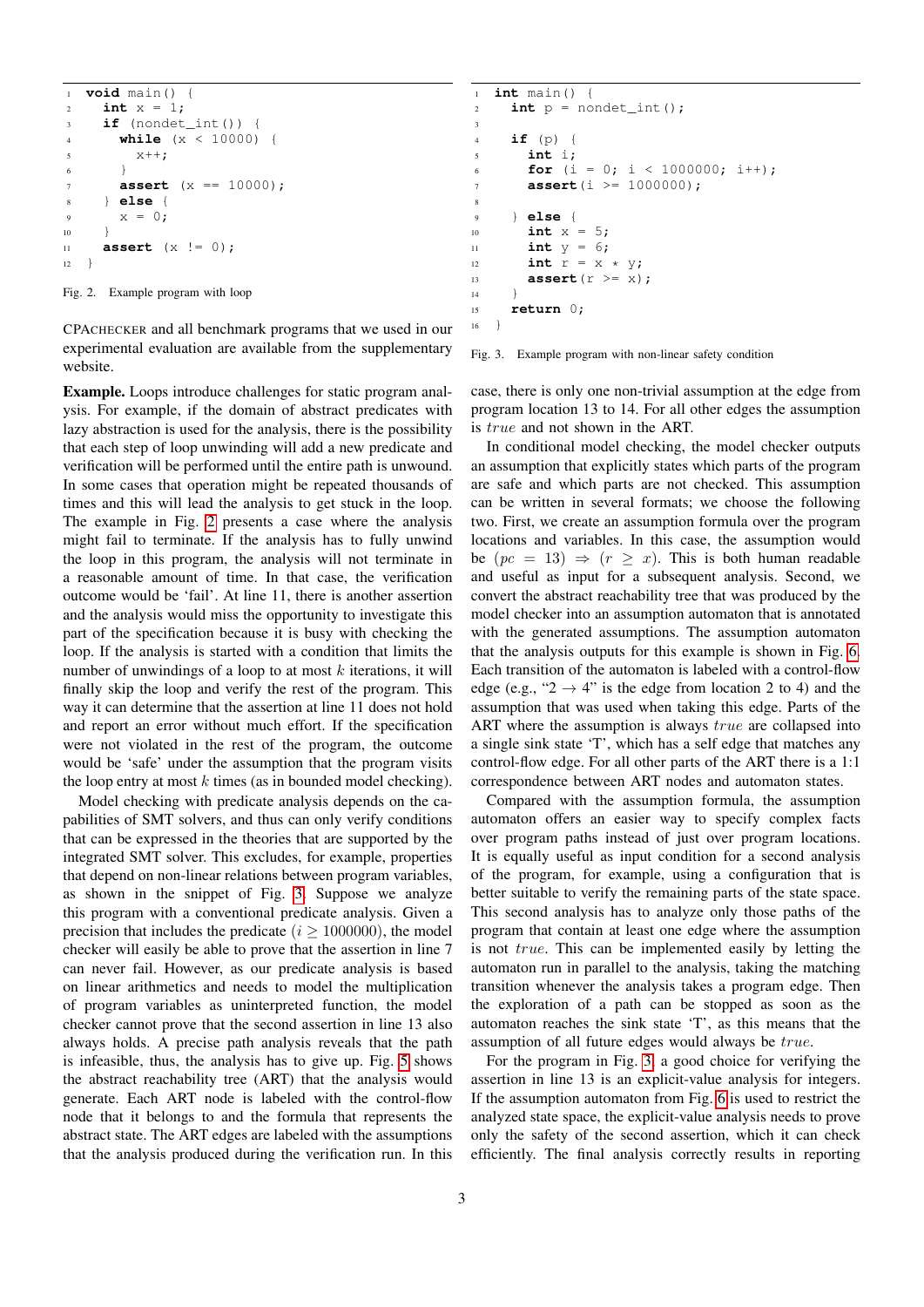





Fig. 4. Control-flow automaton for example program with non-linear safety condition

<span id="page-4-0"></span>Fig. 5. ART for example program with non-linear Fig. 6. Assumption automaton for example prosafety condition; covered states are gray, edges are labeled with assumptions

<span id="page-4-1"></span>gram with non-linear safety condition

that the program is safe. However, note that an explicitvalue analysis cannot verify the other assertion (it would have to unroll the loop a million times, probably exceeding all available time or memory resources). Thus it is indeed necessary to use the assumption from the first run to guide the second analysis.

By using two different model-checking configurations, and by giving detailed information about the verified state space in form of a condition, this example can be proved safe. No configuration is able to verify this alone; both would either fail due to resource exhaustion or terminate without useful results.

Related Work. The assume-guarantee paradigm is a wellknown principle of verification theory [\[22\]](#page-13-13). Conditional model checking (CMC) implements this paradigm: "if the program fulfills the (generated) assumptions, then the program is guaranteed to satisfy the specification". A formal system should explicitly state under which conditions it guarantees correctness. ESC/JAVA uses an annotation language for Java to let the user encode conditions for pruning false alarms [\[16\]](#page-13-14). Thus, the user can choose a compromise between soundness and efficiency. CMC follows this principle by allowing the model checker to take conditions as input. Bounding the path length in symbolic execution is a well-known technique [\[23\]](#page-13-15). Bounded model checking (BMC) is successful in finding bugs, but is often rejected as verification technique because it is unsound [\[9\]](#page-13-16). If the condition of unwinding every loop up to a certain bound is stated explicitly, then it would be a sound conditional modelchecking technique. The bounded model checker CBMC does report whether the program contains paths that exceed the given bounds, or whether the program could be verified completely [\[13\]](#page-13-17). This can be nicely expressed as a condition,

but conditional model checking is more powerful as more information is reported. Nimmer and Ernst efficiently extract program specifications from dynamic analysis [\[26\]](#page-13-18). Although the approach is unsound, the generated specifications can effectively cover a large part of the state space. Conditional model checking also has the objective to improve the verification coverage. Conway et al. define a points-to analysis with conditional soundness [\[14\]](#page-13-19). Many software-verification tools make implicit assumptions about the program, sacrificing soundness in order to be practically useful. For example, the predicate-abstraction–based tools SLAM and BLAST implicitly use the assumption that the program does not contain integer overflows, and model variables as unbounded mathematical integers (cf. [\[4\]](#page-13-20), page 515). Several verification tools use heuristics similar to our conditions (search strategies, iteration orders, pruning, etc.) in order to find safety violations faster [\[15\]](#page-13-21), [\[24\]](#page-13-22). JPF is a tool which allows arbitrary userdefined search strategies [\[18\]](#page-13-23). Conditional model checking makes these heuristics externally visible and adjustable in the form of conditions.

Summary. Conventional model checkers may fail without any useful result; in fact, this is by far the most common output of model checkers in practice. In conditional model checking, the model checker is required to always provide a result to the user — ideally a proof or counterexample, but if this is not possible, then the conditional model checker reports the work it has done in the form of a summary, namely, as a condition that characterizes the part of the state space that has been proven correct. This report can be used to improve future verification runs, by the same or by different tools, avoiding to repeat work that has already been done.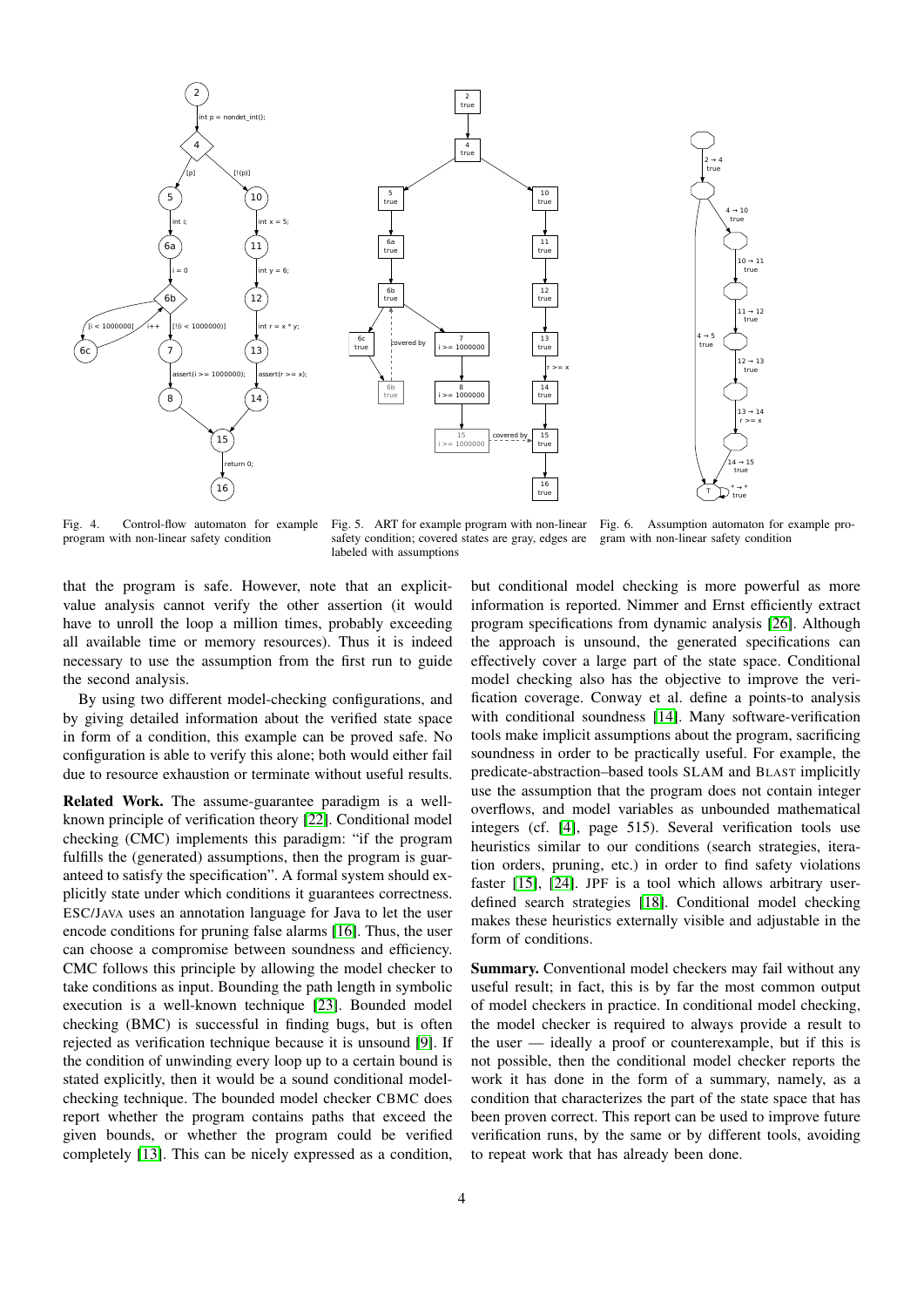#### II. PRELIMINARIES

We are briefly providing some basic notions and concepts from the literature [\[4\]](#page-13-20), [\[6\]](#page-13-24), which our definitions are based on. Programs. We restrict the presentation to a simple imperative programming language, where all operations are either assignments or assume operations, and all variables range over integers.[1](#page-5-0) A *program* is represented by a *control-flow automaton*  $(CFA)$ , which consists of a set  $L$  of program locations (models the program counter pc), an initial program location  $pc<sub>0</sub>$ (models the program entry), and a set  $G \subseteq L \times Ops \times L$ of control-flow edges (models the operation that is executed when control flows from one program location to another). The set of program variables that occur in operations from  $Ops$  is denoted by X. A *concrete state* of a program is a variable assignment  $c : X \cup \{pc\} \rightarrow \mathbb{Z}$  that assigns to each variable an integer value. The set of all concrete states of a program is denoted by C. A set  $r \subseteq C$  of concrete states is called a *region*. Each edge  $g \in G$  defines a (labeled) transition relation  $\stackrel{g}{\to} \subseteq C \times \{g\} \times C$ . The complete transition relation  $\to$  is the union over all control-flow edges:  $\rightarrow$  =  $\bigcup_{g \in G} \frac{g}{g}$ . We write  $c \xrightarrow{g} c'$  if  $(c, g, c') \in \rightarrow$ , and  $c \rightarrow c'$  if there exists a g with  $c \xrightarrow{g} c'$ . A concrete state  $c_n$  is *reachable* from a region  $r$ , denoted by  $c_n \in Reach(r)$ , if there exists a sequence of concrete states  $\langle c_0, c_1, \ldots, c_n \rangle$  such that  $c_0 \in r$  and for all  $1 \leq i \leq n$ , we have  $c_{i-1} \rightarrow c_i$ .

Configurable Program Analysis. We formalize our reachability analysis using the framework of *configurable program analysis* (CPA) [\[6\]](#page-13-24). A CPA specifies —independently of the analysis algorithm— the abstract domain and a set of operations that control the program analysis. Such a CPA can be plugged in as a component into the software-verification framework without the need to work on program parsers, exploration algorithms, and their general data structures. A CPA  $\mathbb{C} = (D, \leadsto, \text{merge}, \text{stop})$  consists of an abstract domain D, a transfer relation  $\rightsquigarrow$  (which computes abstract successor states), a merge operator merge (which specifies if and how to merge abstract states when control flow meets), and a stop operator stop (which specifies if an abstract state is covered by another abstract state). The abstract domain  $D = (C, \mathcal{E}, \lbrack \cdot \rbrack)$ consists of a set C of concrete states, a semi-lattice  $\mathcal E$  over abstract-domain elements, and a concretization function that maps each abstract-domain element to the represented set of concrete states.

Using this framework, program analyses can be composed of several component CPAs. For example, a standard predicate analysis can be created as the composition of the following two CPAs.

CPA for Location Analysis. The CPA for *location analysis*  $\mathbb{L} = (D_{\mathbb{L}}, \leadsto_{\mathbb{L}}, \text{merge}_{\mathbb{L}}, \text{stop}_{\mathbb{L}})$  tracks the program counter pc explicitly.

1. The domain  $D_{\mathbb{L}}$  is based on the flat lattice for the set L of program locations:

 $D_{\mathbb{L}} = (C, \mathcal{E}_{\mathbb{L}}, [\![\cdot]\!])$ , with  $\mathcal{E}_{\mathbb{L}} = ((L \cup \{\top\}), \sqsubseteq), l \sqsubseteq l'$  if  $l = l'$  or  $l' = \top$ ,  $[\top] = C$ , and for all l in L,  $[l] = \{c \in C \mid c(pc) = l\}.$ 

<span id="page-5-0"></span><sup>1</sup>Our implementation is based on CPACHECKER [\[8\]](#page-13-12), which accepts C programs given in C Intermediate Language CIL [\[25\]](#page-13-25), and supports interprocedural program analysis.

**2.** The transfer relation  $\leadsto_{\mathbb{L}}$  has the transfer  $l \stackrel{g}{\leadsto}_{\mathbb{L}} l'$  if  $g =$  $(l, \cdot, l').$ 

3. The merge operator does not combine elements when control flow meets: merge<sub>L</sub> $(l, l') = l'$ 

4. The termination check returns true if the current element is already in the reached set:  $\mathsf{stop}_{\mathbb{L}}(l, R) = (l \in R)$ .

CPA for Predicate Analysis. The CPA for *predicate analysis*  $\mathbb{P} = (D_{\mathbb{P}}, \leadsto_{\mathbb{P}}, \text{merge}_{\mathbb{P}}, \text{stop}_{\mathbb{P}}),$  a program analysis for predicate abstraction that tracks the validity of a finite set Π of predicates over program variables, consists of the following components:

**1.** The domain  $D_{\mathbb{P}} = (C, \mathcal{E}, \lbrack \cdot \rbrack)$  models abstract states as formulas that represent regions (of concrete states). The semilattice  $\mathcal{E} = (\mathcal{F}, \Rightarrow)$  is based on the set  $\mathcal F$  of quantifier-free boolean formulas over variables from  $X$ . The concretization function  $\llbracket \cdot \rrbracket : \mathcal{F} \to 2^C$  assigns to each abstract state e its meaning, i.e., the set of concrete states that it represents:  $[e] = \{c \in C \mid c \models e\}.$ 

**2.** The transfer relation  $\leadsto_{\mathbb{P}}$  has the transfer  $e \leadsto_{\mathbb{P}} e'$  if  $e'$  is the strongest boolean combination of predicates from Π that is implied by the strongest postcondition of the abstract state  $e$ and the operation of g.

3. The merge operator does not combine elements when control flow meets: merge $_P(e, e') = e'$ .

4. The termination check considers abstract states individually:  $\mathsf{stop}_\mathbb{P}(e,R) = (\exists e' \in R : e \Rightarrow e').$ 

Analysis Algorithm. Algorithm [1](#page-5-1) shows the program-analysis algorithm that is implemented in the tool CPACHECKER. The algorithm gets as input a CPA and two sets of abstract states: one is the set  $R_0$  (reached) of reached abstract states, and one is the set  $W_0$  (waitlist) of abstract states that the algorithm is told to process next. The algorithm stops if the set waitlist is empty (all abstract states completely processed) and returns the two sets reached and waitlist.

<span id="page-5-1"></span>

| <b>Algorithm 1</b> $CPA(\mathbb{D}, R_0, W_0)$                                        |
|---------------------------------------------------------------------------------------|
| <b>Input:</b> a CPA $\mathbb{D} = (D, \rightsquigarrow, \text{merge}, \text{stop})$ , |
| a set $R_0 \subseteq E$ of abstract states,                                           |
| a subset $W_0 \subseteq R_0$ of frontier abstract states,                             |
| where $E$ denotes the set of elements of the semi-lattice of $D$                      |
| <b>Output:</b> a set of reachable abstract states,                                    |
| a subset of frontier abstract states                                                  |
| <b>Variables:</b> two sets reached and waitlist of elements of $E$                    |
| 1: reached $:= R_0$ ;                                                                 |
| 2: waitlist := $W_0$ ;                                                                |
| 3: while waitlist $\neq \emptyset$ do                                                 |
| choose $e$ from waitlist; remove $e$ from waitlist;<br>4:                             |
| <b>for</b> each e' with $e \rightarrow e'$ do<br>5:                                   |
| for each $e'' \in$ reached do<br>6:                                                   |
| // Combine with existing abstract state.<br>7:                                        |
| $e_{new} := \text{merge}(e', e'')$ ;<br>8:                                            |
| if $e_{new} \neq e''$ then<br>9:                                                      |
| waitlist := (waitlist $\cup$ { $e_{new}$ }) \{ $e''$ };<br>10:                        |
| reached := (reached $\cup$ { $e_{new}$ }) \ { $e''$ };<br>11:                         |
| // Add new abstract state?<br>12:                                                     |
| if $\neg$ stop(e', reached) then<br>13:                                               |
| waitlist := waitlist $\cup \{e'\};$<br>14:                                            |
| reached := reached $\cup$ { $e'$ };<br>15:                                            |
| 16: <b>return</b> (reached, $\emptyset$ )                                             |
|                                                                                       |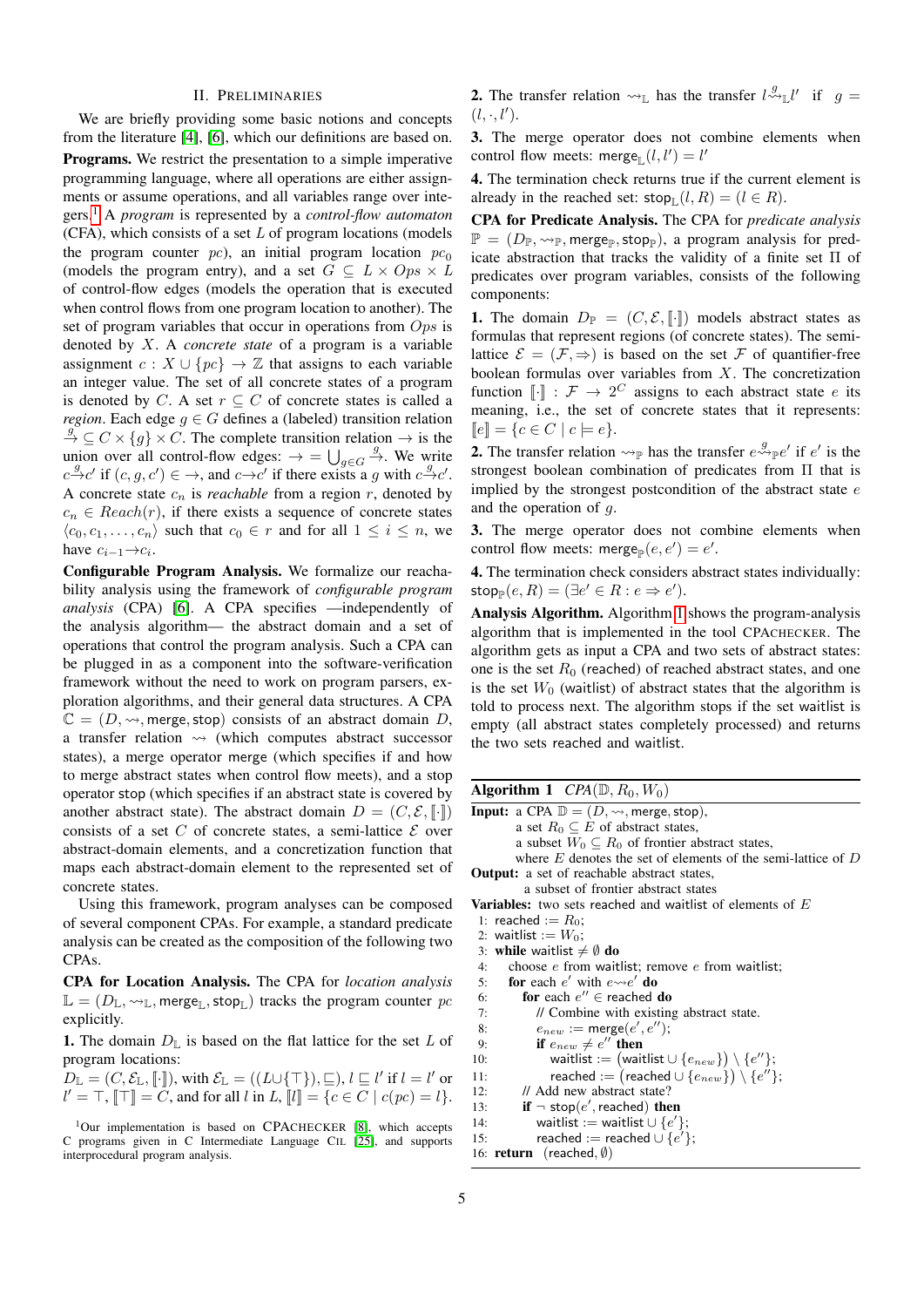For the first call of the algorithm, the parameter arguments will be singletons containing the initial abstract state. In each iteration of the 'while' loop, the algorithm takes one state e from the waitlist, computes all abstract successors and processes each of them as  $e'$ .

Next, the algorithm checks (lines 6–11) if there is an existing abstract state in the set of reached states with which the new state is to be merged (e.g., at join points where control flow meets after completed branching). If this is the case, then the new, merged abstract state is substituted for the existing abstract state in both sets reached and waitlist. (This operation is sound because the merge operation is not allowed to underapproximate.)

In lines 12–15, the stop operator ensures that the new abstract state is inserted into the work sets only if it is a new state, i.e., not covered by a state that is already in the set reached.

# III. CONDITIONAL MODEL CHECKING

In the following, we characterize common failure causes for model checkers, present preventing conditions for those causes, and later give formal definitions for the program analyses that we implemented to experiment with conditional model checking.

#### <span id="page-6-1"></span>*A. Failure Classes and Failure-Preventing Conditions*

Classes of Failures. There are various reasons for a model checker to fail during the verification process. We are particularly interested in classifying the failures according to the part of the verification algorithm where the problem occurs.

- 1) Global Progress. If the model checker does not stop continuously adding new abstract states to the set of reachable states, it will sooner or later run out of resources. For example, in an explicit-value analysis, a loop might be unfolded many times (cycling) and many explicit values are stored for a particular location. To prevent the model checker from running into such a situation, we can measure the number of abstract states in the reached set for a certain location and generate an excluding assumption. Similarly, we can monitor the total number of abstract states, total memory consumption and total time consumption.
- 2) Post Computation. The computation of the abstract successor might fail because the new abstract state might be too large, or too difficult to compute (memory, time). If this occurs, the monitoring component stops the analysis of the specific part, adds an excluding assumption, and lets the analysis continue on another path. Various conditions can be used to prevent the model checker from spending time on difficult program parts. For example, we could measure the size of the analysis precision (e.g., the number of predicates for a certain location exceeds a given threshold, which makes in turn the computation of the predicate abstraction expensive) and stop exploring the current successor if a certain threshold is exceeded.

| Component   | Name                       | Condition               | Impl.        |
|-------------|----------------------------|-------------------------|--------------|
| Global      | <b>Total Time</b>          | time                    |              |
| Progress    | <b>Total Space</b>         | mem                     |              |
|             | # Abstract States          | read                    |              |
|             | # Abstract States per Loc. | $#$ (reached, loc)      |              |
|             | <b>Busy Edge</b>           | $#(\text{edge})$        |              |
| Post        | Time for Post              | $time(\rightarrowtail)$ |              |
| Computation | Space for Post             | $mem(\rightarrowtail)$  |              |
|             | Size of State              | mem(state)              |              |
|             | Path Length                | length(path)            |              |
|             | Time Spent in Path         | time(path)              | $\checkmark$ |
|             | Repeating Locs. in Path    | #(path, loc)            | $\checkmark$ |
|             | Assume Edges in Path       | assumes(path)           | ✓            |
| CEX         | Time for Refinement        | time(ref)               |              |
| Analysis    | Space for Refinement       | mem(ref)                |              |
|             | Size of Path Formula       | mem(pf)                 |              |

<span id="page-6-0"></span>Fig. 7. Example Conditions for Conditional Model Checking; column *Impl.* lists the conditions we implemented

3) Counterexample Analysis. If an abstract error path has been found, it needs to be analyzed for feasibility and possible refinements. This step might fail in a predicateabstraction-based analysis if the feasibility check of the path (performed by an external SMT solver) fails, or if the refinement process did not succeed in eliminating the infeasible error path (e.g., the used predicate-extraction technique might not be strong enough). If a failure of a component occurred, an excluding assumption is generated for a pivot node on the path. To prevent the refinement component from failure, we can measure the length of the path, the predicates involved, the structure of the path formulas, etc.

Preventing Conditions. We classify the conditions into the above-mentioned categories according to the location of occurrence in the analysis algorithm, and provide an incomplete list of example conditions (as an overview, cf. Fig. [7\)](#page-6-0):

*Global Progress — Total Time and Space.* Measure the total time and memory consumption of the model checker. If a resource limit is reached, then the analysis is stopped and excluding assumptions are generated for all abstract states that are still in the waitlist at this moment. In contrast to 'hard' resource limits that we can set (e.g., with ulimit), these 'soft' limit enables the model checker to perform postprocessing and output the verification results as an assumption formula.

*Global Progress — Number of Abstract States.* Measures the total number of the elements in the set of reached abstract states. If the number of states is larger than a certain threshold, the analysis is stopped and excluding assumptions are generated for all abstract states that are still in the waitlist at this moment.

*Global Progress — Number of Abstract States per Location.* Measures the number of elements in the set of reached abstract states that belong to each program location. If any location has more states attached to it than the limit, all post computations for incoming edges of this location are not performed anymore, and instead excluding assumptions are added.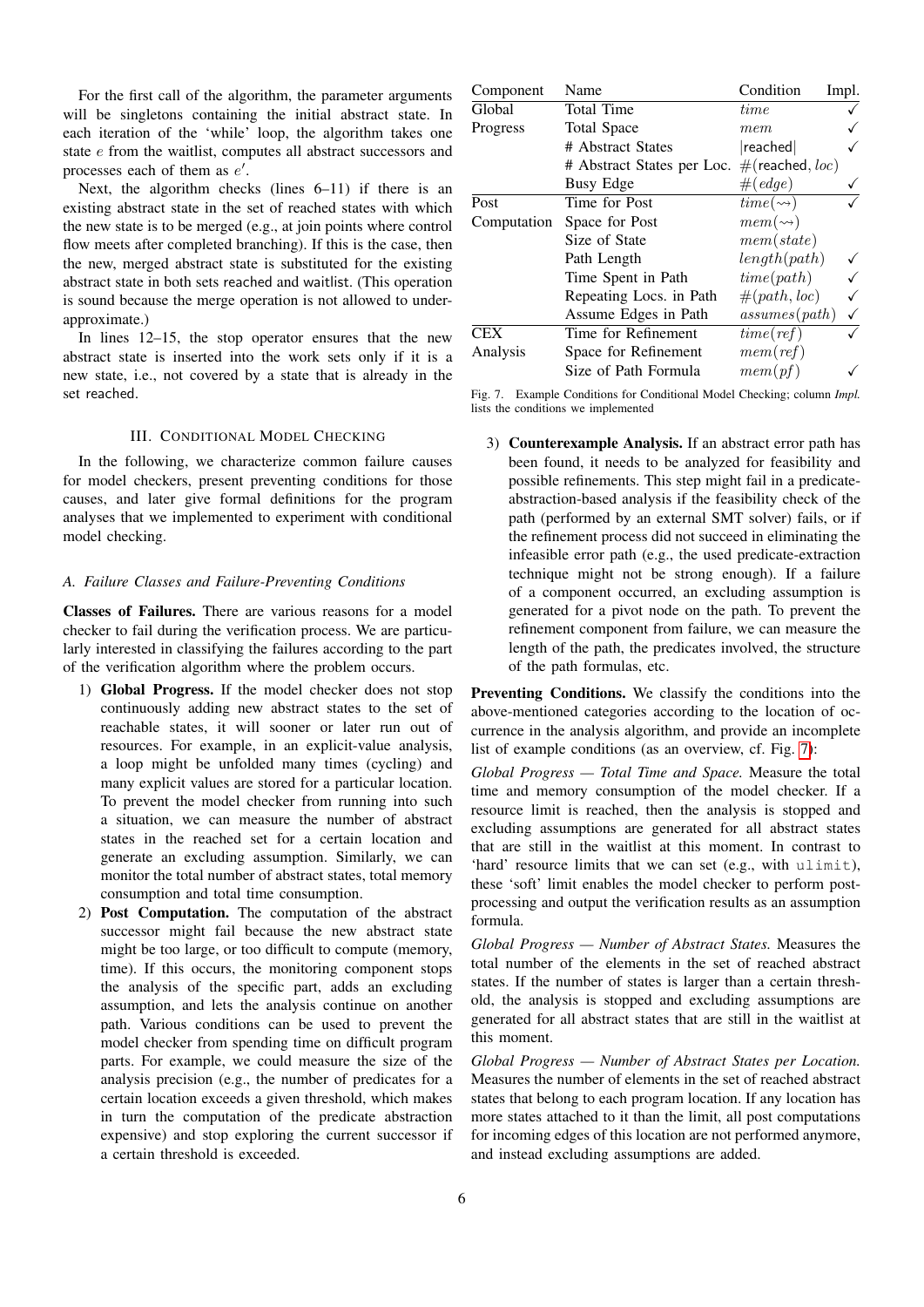*Global Progress — Busy Edge.* Measures the total number of post operations that the currently considered edge of the control-flow automaton was involved in. If the edge is used more often than allowed by a given threshold, post operations for this edge are not performed anymore, but rather excluding assumption are computed.

*Post Computation — Time and Space for Post.* Measures the time of each transfer in a component analysis. If the operation takes longer than the specified time limit or exceeds the specified memory limit, the operation is terminated, and an excluding assumption for the abstract state is added.

*Post Computation — Size of Abstract State.* Measures the size of the current abstract state, and if the specified threshold is reached, an excluding assumption is added. If predicate analysis is used, we take the number of disjuncts in the abstraction formula of the abstract predicate state.

*Post Computation — Path Length.* Measures the number of abstract states on the path to the current abstract state, and if the specified threshold is reached, an excluding assumption is added. (If several paths lead to the current abstract state, the maximum value is considered.)

*Post Computation — Time Spent in Path.* Measures the total amount of time consumed on the path to the current abstract state, and if the specified time limit is exceed, an excluding assumption is added. (If several paths lead to the current abstract state, the maximum value is considered.)

*Post Computation — Repeating Locations in Path.* Measures the number of occurrences of the current program location on the path from the root to the current abstract state in the abstract reachability tree. If a program location is encountered more than a specified number of times on a single path, an excluding assumption is added.

*Post Computation — Assume Edges in Path.* Measures the total number of assume edges seen on the path to the current abstract state, and if the specified threshold is exceed, an excluding assumption is added. (If several paths lead to the current abstract state, the maximum value is considered.)

*Counterexample Analysis — Time and Space for Refinement.* The execution of each refinement step for a given analysis is monitored. If the operation takes longer than the specified time limit or exceeds the specified memory limit, the operation is terminated, and an excluding assumption for the abstract state is added.

*Counterexample Analysis — Size of Path Formula.* We measure the size of the path formula, which is used for checking feasibility and for computing interpolants for predicate refinement. If the formula exceeds a certain size, we do not start the SMT solver on that formula, but rather add an excluding assumption.

#### *B. Formalization and Implementation*

We formalize *conditional model checking* using the framework of configurable program analysis (CPA) [\[7\]](#page-13-8). We re-use existing CPAs for domains like predicate and location analysis, and add new CPAs for tracking conditions and assembling assumptions. Then, we use a composite CPA to combine them.

| Composite CPA          |                        |                        |            |  |  |  |  |  |  |  |
|------------------------|------------------------|------------------------|------------|--|--|--|--|--|--|--|
|                        |                        |                        |            |  |  |  |  |  |  |  |
| Assumption<br>Tracking | Location<br>Monitoring | Repeating<br>Locations | Predicates |  |  |  |  |  |  |  |

<span id="page-7-0"></span>Fig. 8. Schematic view of an exemplary CPA combination

An example for a CPA configuration structure is illustrated in Figure [8.](#page-7-0)

**CPA for Assumptions.** The CPA for *Assumption Storage*  $A =$  $(D_A, \leadsto_A, \text{merge}_A, \text{stop}_A)$  is a CPA that stores the assumptions collected during the analysis. The abstract domain  $D_A$ , the transfer relation  $\rightsquigarrow_A$ , the merge operator merge<sub>A</sub>, and the stop operator stop $_A$  are explained in the following.

**1.** The domain  $D_{\mathbb{A}} = (C, \mathcal{E}_{\mathbb{A}}, [\![\cdot]\!]_{\mathbb{A}})$  is based on the semilattice  $\mathcal{E}_{\mathbb{A}} = (\mathcal{F}, \Rightarrow)$ , where  $\mathcal{F}$  is the set of quantifier-free formulas over variables from  $X$ . An abstract state represents an assumption made by the model checker about the concrete states of the program. The meaning of the assumption is that the verification result is guaranteed if all assumptions are fulfilled.

**2.** The transfer relation  $\rightsquigarrow_A$  is the set  $\{(e, g, e') \mid e \neq false\}$  $g \in G, e' = true$ . The successor state is always the abstract state that makes no assumptions. This will be refined by the strengthen operator ↓ of the composite CPA. If the predecessor state has the assumption *false*, the analysis does not proceed because the assumptions already exclude the current path.

3. The merge operator computes the conjunction of both assumptions: merge<sub> $\mathbb{A}(e, e') = e \wedge e'$ . Merging the abstract</sub> states of A ensures that the number of abstract states is not increased by adding assumptions to the analysis (as there will never be two abstract states in the reached set which differ only in their assumptions).

4. The termination stop considers abstract states individually: stop<sub>A</sub> $(e, R) = (\exists e' \in R : e' \Rightarrow e)$  returns true, if there is a state in the set of reached states that has a stricter assumption. CPA for Overflow Monitoring. Variables of a computer program are always bounded (e.g., to 32 bits) and therefore have a minimum as well as a maximum value. If the value exceeds the maximum, an overflow occurs, i.e., the program continues with a different value. However, predicate analyses usually ignore overflows and model variables as unbounded mathematical integers. Thus, the analysis would be unsound.

We define a CPA that observes the progress and generates the necessary assumptions under which the analysis is sound. These assumptions can also be used to remove infeasible paths from the explored state space. The *CPA for Overflow Monitoring*  $\mathbb{O} = (D_{\mathbb{O}}, \leadsto_{\mathbb{O}}, \text{merge}_{\mathbb{O}}, \text{stop}_{\mathbb{O}})$  tracks the assumptions for overflows of program variables. For simplicity, we assume that all program variables have the same type with a minimal value of MIN and a maximum value of MAX.

1. The domain  $D_{\mathbb{O}}$  is based on boolean formulas:  $D_{\mathbb{O}} =$  $(C, \mathcal{E}_{\mathbb{O}}, [\![\cdot]\!])$ , with  $\mathcal{E}_{\mathbb{O}} = (\mathcal{F}, \Rightarrow)$ , where  $\mathcal F$  is the set of quantifier-free boolean formulas over variables from X.

2. The transfer relation creates an assumption if the current program operation might lead to an overflow. If the edge  $q$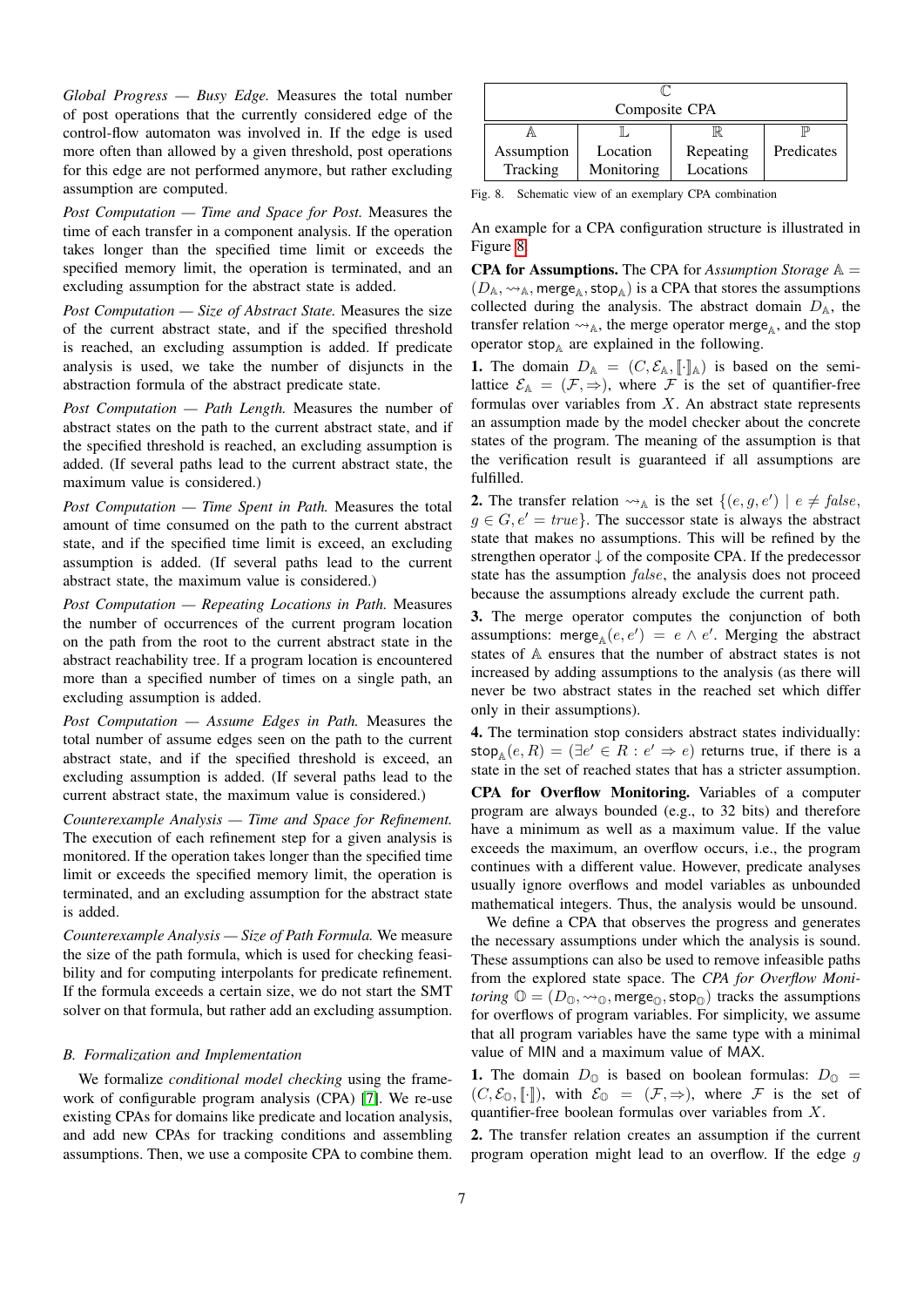is an assignment of the form  $x = t$ , where  $x \in X$  and t is a term over variables from X, the successor state  $\psi'$  is the formula  $(x \geq MIN) \wedge (x \leq MAX)$ . In other cases the successor state is true. We assume that overflows occur only at the end of the computation, when the result of  $t$  is assigned to  $x$ . Statements in which overflows occur in intermediate results are transformed into simpler statements by pre-processing.

If this CPA produces an assumption, it will be added to the abstract state of the CPA for predicate analysis by the strengthen operator ↓. This will help the analysis by excluding parts of the state space that are infeasible because of an overflow for a variable.

3. The merge operator combines elements by taking the conjunction: merge $_{\mathbb{Q}}(\psi, \psi') = \psi \wedge \psi'.$ 

**4.** The termination stop stop<sub> $\Omega$ </sub> always returns true.

CPA for Repeating Locations Monitoring. We present a CPA that monitors how often a single location was encountered on a path and stops the analysis when this number exceeds a threshold. The *CPA for repeating locations monitoring*  $\mathbb{R} = (D_{\mathbb{R}}, \leadsto_{\mathbb{R}}, \text{merge}_{\mathbb{R}}, \text{stop}_{\mathbb{R}})$  tracks the maximum number of times a location has been seen on a path leading to the current abstract state, and stops the analysis when appropriate. 1. The domain  $D_{\mathbb{R}}$  is based on a map from locations to natural

numbers:  $D_{\mathbb{R}} = (C, \mathcal{E}_{\mathbb{R}}, \llbracket \cdot \rrbracket)$ , with  $\mathcal{E}_{\mathbb{R}} = (((L \to \mathbb{N}) \times \mathbb{B}), \sqsubseteq),$  $(e, t) \sqsubseteq (e', t')$  if  $t = t'$  and for all  $l_e$  in  $L, e(l_e) = e'(l_e)$ .

An abstract state consists of (1) a map from locations to natural numbers that stores how often a location has been seen on the path to the current state, and (2) a flag that shows whether at least one location was seen more often than the user-specified threshold  $k$  for repetition of locations in a path. **2.** The transfer relation  $\leadsto_{\mathbb{R}}$  has the transfer  $(e, t) \stackrel{g}{\leadsto}_{\mathbb{R}} ((e', t))$ for  $g = (l, \cdot, l_s)$  if (1)  $t' = (\exists l'' \in L : e'(l'') > k)$  and (2) the following holds:

$$
\forall l'' \in L : e'(l'') = \begin{cases} e(l'') + 1 & \text{if } l'' = l_s \\ e(l'') & \text{else} \end{cases}
$$

3. The merge operator combines elements by taking the maximum number of occurrences for each location when control flow meets: merge $_{\mathbb{R}}((e,t),(e',t')) = (e'',t'')$  such that for all l in L, we have  $e''(l) = \max(e(l), e'(l))$  and  $t'' = t \vee t''$ . 4. The termination check always returns *true* because the decision whether an abstract state is covered does not depend on the state of the conditions CPA.

Composite CPA. The composite CPA combines an existing CPA like the predicate abstraction CPA  $\mathbb P$  with the assumption tracking CPA  $\mathbb A$ , the CPA for location monitoring  $\mathbb L$ , and one CPA for conditions that limits the search space. These CPAs are called *component CPAs*. The definition of the composite CPA can easily be extended in order to have several condition CPAs run in parallel by adding more component CPAs.

As an example we present here the composite CPA for predicate abstraction together with monitoring of repeating locations. Other combinations are similar. In fact, only a single operator (the strengthen operator  $\downarrow$ ) and the merge strategy need to be changed in order to adopt the CPA to other configurations.

1. The domain  $D_{\mathbb{C}}$  is defined by the cross product of the domains of  $A$ ,  $L$ ,  $R$  and  $P$ .

**2.** The transfer relation  $\rightsquigarrow_{\mathbb{C}}$  is the cross product of the transfer relations of the composite CPAs, but with the strengthen operator ↓ applied on the successor states:

$$
\begin{aligned} \sim_\mathbb{C} &= \left\{ \left( (e_\mathbb{A}, e_\mathbb{L}, e_\mathbb{R}, e_\mathbb{P}), g, (e''_\mathbb{A}, e''_\mathbb{L}, e''_\mathbb{R}, e''_\mathbb{P}), \right) \mid \\ & (e_\mathbb{A}, g, e'_\mathbb{A}) \in \sim_\mathbb{A}, (e_\mathbb{L}, g, e'_\mathbb{L}) \in \sim_\mathbb{L}, \\ & (e_\mathbb{R}, g, e'_\mathbb{R}) \in \sim_\mathbb{R}, (e_\mathbb{P}, g, e'_\mathbb{P}) \in \sim_\mathbb{P}, \\ & (e''_\mathbb{A}, e''_\mathbb{L}, e''_\mathbb{R}, e''_\mathbb{P}) = \downarrow (e'_\mathbb{A}, e'_\mathbb{L}, e'_\mathbb{R}, e'_\mathbb{P}) \right\} \end{aligned}
$$

In the case the conditions CPA detects that a threshold is exceeded (for repeating locations monitoring this means that  $e'_{\mathbb{R}} = (\cdot, true)$ , the strengthen operator adds an assumption to the abstract state that excludes the current path:  $\downarrow$ ( $e'_{\mathbb{A}}, e'_{\mathbb{L}}, e'_{\mathbb{P}}, e'_{\mathbb{P}}$ ) = (false,  $e'_{\mathbb{L}}, e'_{\mathbb{R}}, e'_{\mathbb{P}}$ ) if  $e'_{\mathbb{R}} = (\cdot, true)$ . Otherwise it is the identity function. If another CPA that generates assumptions (like the Overflow Monitoring CPA) is present, the strengthen operator would also add the assumptions generated by this CPA to the assumptions stored by the Assumption Storage CPA, and to the abstract state of the Predicate Abstraction CPA.

3. The merge operator merge<sub> $\Gamma$ </sub> merges elements, if the location and the predicate abstraction part of them is equal:

$$
\begin{aligned} \mathrm{merge}((e_\mathbb{A}, e_\mathbb{L}, e_\mathbb{R}, e_\mathbb{P}), (e'_\mathbb{A}, e_\mathbb{L}, e'_\mathbb{R}, e_\mathbb{P})) \\ = (\mathrm{merge}_\mathbb{A}(e_\mathbb{A}, e'_\mathbb{A}), e_\mathbb{L}, \mathrm{merge}_\mathbb{R}(e_\mathbb{R}, e'_\mathbb{R}), e_\mathbb{P}) \end{aligned}
$$

Otherwise, it returns its second argument (i.e., does not merge).

This relies on the fact that merge<sub>p</sub> never merges abstract states. If another CPA with a different merge implementation is used instead of  $\mathbb P$  this needs to be adjusted.

4. The stop operator is the conjunction of the stop operators of the component CPAs:  $\mathsf{stop}((e_\mathbb{A}, e_\mathbb{L}, e_\mathbb{R}, e_\mathbb{P}), R) =$  $\mathsf{stop}_\mathbb{A}(e_\mathbb{A}, R_\mathbb{A}) \land \mathsf{stop}_\mathbb{L}(e_\mathbb{L}, R_\mathbb{L}) \land \mathsf{stop}_\mathbb{R}(e_\mathbb{R}, R_\mathbb{R}) \land \mathsf{stop}_\mathbb{P}(e_\mathbb{P}, R_\mathbb{P})$ 

where  $R_{\mathbb{A}}, R_{\mathbb{L}}, R_{\mathbb{R}}$  and  $R_{\mathbb{P}}$  are the projections of R to the respective parts of the tuple that form an abstract state.

Assumptions Post-Processing. Once the model checker decides to terminate (either verification is complete, a violation is found, or resource limit reached) some post-processing is performed in order to produce the assumption formula as the result of the model checker run. The result of the CPA algorithm is the tuple (reached,waitlist). For each abstract state  $(e_{\mathbb{A}}, l, \cdot, e_{\mathbb{P}}) \in$  reached that is either still contained in the waitlist or belongs to the error location (i.e.,  $l = l_e$ ), the formula  $(pc = l) \Rightarrow \neg e_{\mathbb{P}}$  is created. For all other states  $(e_{\mathbb{A}}, l, \cdot, e_{\mathbb{P}}) \in$  reached the formula  $(pc = l) \Rightarrow (\neg e_{\mathbb{P}} \vee e_{\mathbb{A}})$ is created. Then, the final invariant is the conjunction of all these formulas.

This can be extended to more complex analyses like CEGAR. If the model checker detects an infeasible error path  $(e_0, \ldots, e_n)$  but fails to compute a better precision that would exclude this path, the assumption  $(pc = l_i) \Rightarrow \neg e_{\mathbb{P}_i}$  is added for all states  $e_i = (\cdot, l_i, \cdot, e_{\mathbb{P}_i})$  beginning with the first unreachable state in the path until  $e_n$ .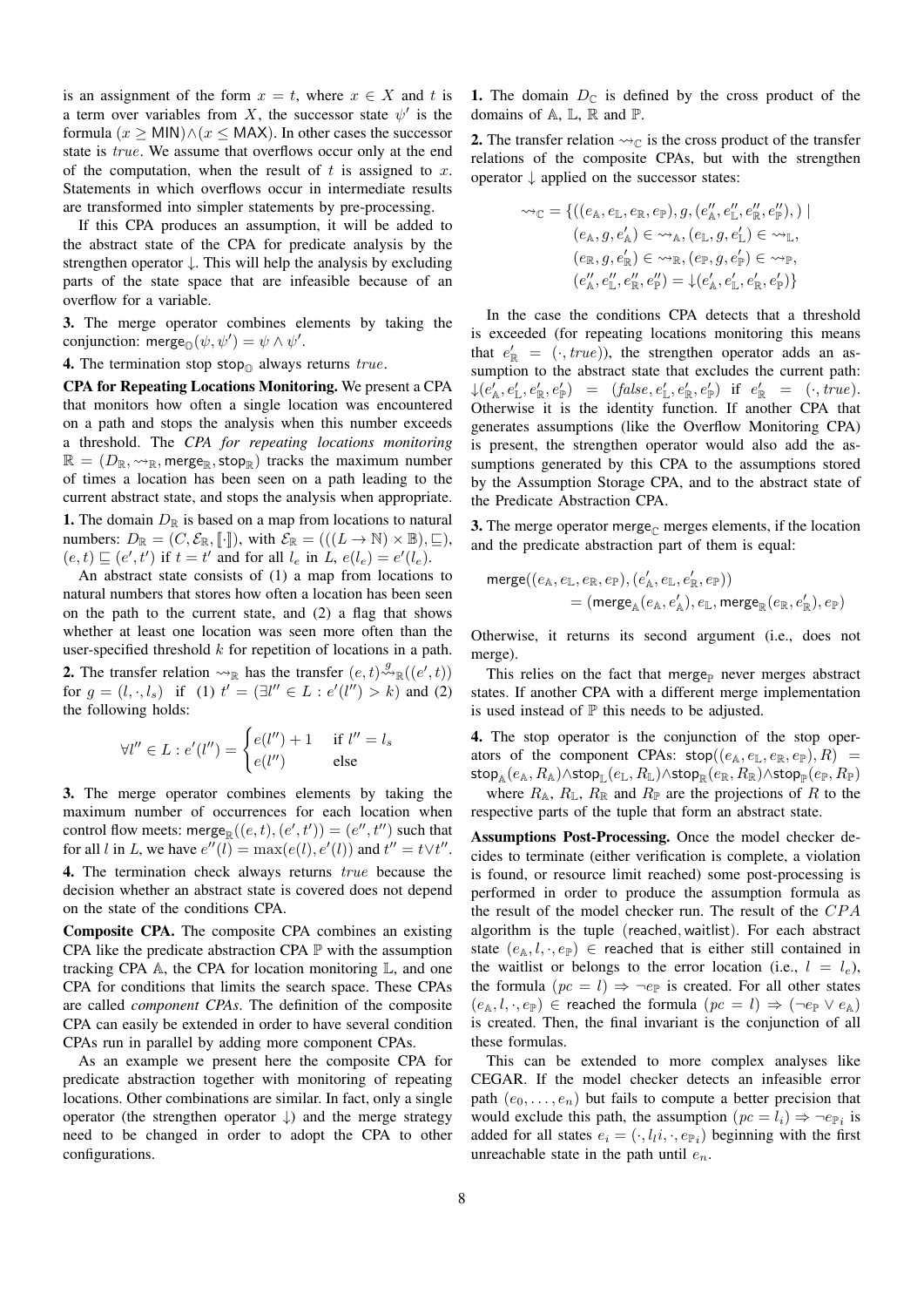As an additional output, the model checker always returns the abstract reachability tree [\[4\]](#page-13-20), which serves as proof certificate in case of successful verification, and contains the error path in case a violation of the specification is found (a humanreadable version of the error path is also printed).

### IV. EXPERIMENTAL RESULTS

Our experiments give evidence of the practical benefits of conditional model checking over conventional model checking. We evaluate the following three aspects:

First, we generalize the statement that bounded model checking is effective and efficient for finding bugs to conditional model checking: not only the number of loop unwindings can restrict the state space in such a way that shallow bugs can easily be found, but also other conditions can be effective for this. For example, we use conditional model checking with conditions on the path length.

Second, we show how to improve the verification result by applying different complementary tools or analysis approaches, one after the other, leveraging the complementary strengths of the different approaches. Restricting the resources that are spent for a particular analysis approach can dramatically improve the overall verification performance (i.e., the total sum of consumed analysis resources) and also the effectiveness (number of solved problems).

Third, we show that providing the conditions produced by one verification approach (which did not succeed to completely verify the program) to another approach or tool, can improve the performance and effectiveness of successive verification runs.

Configurations. We experimented with several verification configurations of the tools CBMC and CPACHECKER. The tool CBMC is a bounded model checker that is based on a tightly integrated SMT solver for precise bitwise arithmetics [\[13\]](#page-13-17). This tool is extremely fast in finding shallow bugs, but generally cannot prove safety of programs that contain loops with many iterations or with unknown bounds. It is configured with a parameter  $k$  that limits the number of unwindings of the loops in the program. The tool CPACHECKER is an open verification platform with support for explicit-value analysis and predicate analysis. We implemented the conditions from Sect. [III-A](#page-6-1) and apply some of them to condition the verification engine of CPACHECKER. We configure CPACHECKER to perform an explicit-value analysis, which keeps track of integer values explicitly while searching in depth-first order through the state space. In this configuration, the abstract states at meet points of the control flow are not joined in order to obtain a precise analysis. However, such a precise analysis usually exhausts the given memory quickly for large programs, and may get stuck in loops since no abstractions or summaries are computed. We also configure CPACHECKER for a predicate analysis with lazy abstraction [\[21\]](#page-13-7), CEGAR [\[12\]](#page-13-2), and large-block encoding (LBE) [\[3\]](#page-13-9). This is a powerful but expensive analysis, consuming large amounts of resources when verifying large programs. It is based on linear arithmetics in order to allow for Craig interpolation, and therefore cannot handle overflows or bitwise operators. In both configurations,

CPACHECKER was configured to check every error report using CBMC (i.e., whenever CPACHECKER finds an error path, it generates a C program for the path and queries CBMC about the feasibility of it). In cases where CBMC determines a path as infeasible, we continue the analysis in order to check for the existence of a different feasible error path. However, if no error path is found, the analysis result is 'unknown' instead of 'program is safe' (because there might be some abstract states that are covered by the infeasible error path which were not analyzed).

Experimental Setup and Reporting. All experiments were performed on a machine with a 3.4 GHz Quad Core CPU and 16 GB of RAM. The operating system was Ubuntu 10.10 (64 bit), using Linux 2.6.35 as kernel and OpenJDK 1.6 as Java virtual machine. We took the CPACHECKER components from revision 3820 of the repository and CBMC in version 4.0 for running the experiments. Unless stated otherwise, a hard time limit of 15 minutes and a memory limit of 14 GB were used. CPACHECKER was configured with a Java heap size of 4 GB when using predicate abstraction (to leave enough RAM for the SMT solver), and 12 GB for other configurations. This was sufficient memory for all experiments.

For each run, the tables show the consumed processor time of the verifier (in seconds) and a symbol for the result. The symbol  $\sqrt{y}$  indicates that the model checker computed the correct answer (bug found or safe). A dash means that the model checker did not succeed in completely checking the program. There was no experiment for which a verifier computed a wrong answer (no false-positives, no true-negatives). Programs whose name contains BUG are known to be unsafe.

Benchmark Programs. We ran our experimental setup on three sets of benchmark verification problems. The first set contains simplified, partial Windows NT device drivers; the second set contains simplified versions of the state machine that handles the communication in the SSH suite. Different numbers in a program name indicate different safety properties that are verified. These two sets of benchmark programs were taken from the BLAST repository<sup>[2](#page-9-0)</sup>. The third set of programs contains SystemC programs from the supplementary web page of SYCMC  $[10]$ <sup>[3](#page-9-1)</sup>.

## *A. Model Checking using Conditions*

First we show that conditional model checking (by applying state-space restriction conditions) can significantly increase the verification effectiveness and reduce the verification resources when applied to the problem of finding program bugs.

Configurations. Table [I](#page-10-0) reports performance results for explicit analysis for programs with a known bug. The time limit was set to 3 min for the explicit analysis since it is an effective technique to detect easy-to-find bugs and a small time limit is usually enough for this configuration to terminate with a result. The column 'Condition & Threshold' lists the used condition and the corresponding threshold value. For example

<span id="page-9-0"></span><sup>2</sup> [http://www.sosy-lab.org/](http://www.sosy-lab.org/~dbeyer/Blast/)∼dbeyer/Blast

<span id="page-9-1"></span><sup>3</sup> [https://es.fbk.eu/people/roveri/tests/fmcad2010](https://es.fbk.eu/people/roveri/tests/fmcad2010/)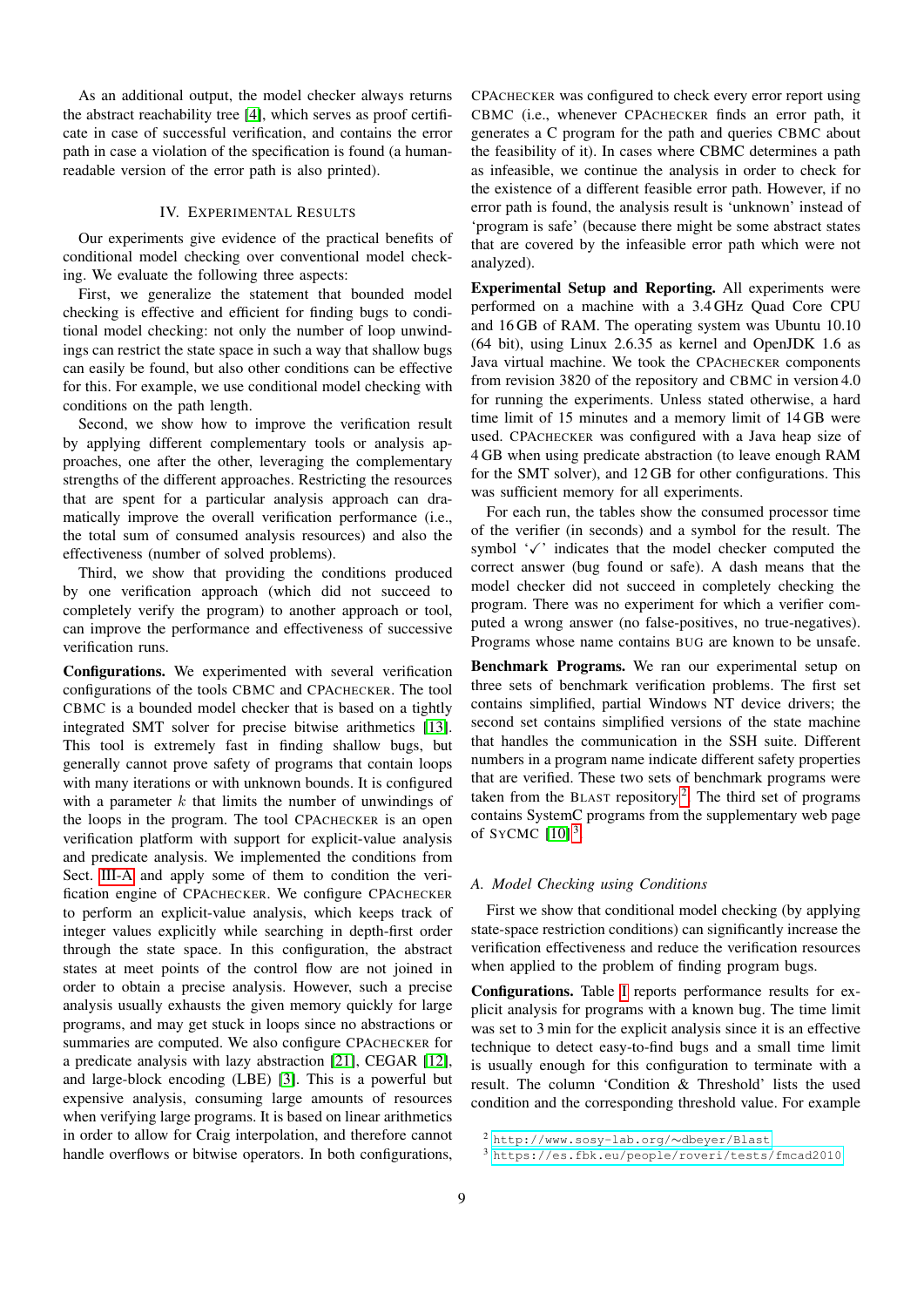|                      |                    | Conventional MC |                          | Conditional MC                 |                        |              |  |
|----------------------|--------------------|-----------------|--------------------------|--------------------------------|------------------------|--------------|--|
| Configuration        | Program            | Result          |                          | Condition & Threshold          | Result                 |              |  |
|                      | pc_sfifo_1_BUG     | 180             | $\sim$                   | Repeating Locations in Path: 3 | $1.5 \quad \checkmark$ |              |  |
| Explicit<br>Analysis | pc_sfifo_2_BUG     | 180             | $\bar{\phantom{a}}$      | Repeating Locations in Path: 3 | 1.6                    |              |  |
|                      | test_locks_14.BUG  | 180             | $\overline{\phantom{a}}$ | Path Length: 85                | 33                     |              |  |
|                      | test_locks_15.BUG  | 180             | $\overline{\phantom{a}}$ | Path Length: 90                | 54                     |              |  |
|                      | transmitter.15.BUG | 180             | $\overline{\phantom{a}}$ | Path Length: 600               | 4.9                    | $\checkmark$ |  |
|                      | transmitter.16.BUG | 180             | $\overline{\phantom{a}}$ | Path Length: 600               | 3.3 <sub>z</sub>       |              |  |

TABLE I

CONVENTIONAL VERSUS CONDITIONAL ANALYSIS ON PROGRAMS WITH BUG

<span id="page-10-0"></span>'Path Length: 90' means that the analysis verified only paths up to a length of 90 program statements.

Discussion. Conventional model checking fails to find the violation of the specification within the specified time limit. Conditional model checking using explicit analysis with the condition 'Path Length', or condition 'Repeating Locations in Path' identifies the error in the examples. The experiments show a significant performance improvement: The two pc\_sfifo benchmark programs, which were analyzed using Repeating Locations in Path condition with a threshold value of 3, were falsified in less than 2 s. The test\_locks\_\*.BUG programs were tested using Path Length condition with threshold values 85 and 90 respectively, and were falsified in less than 1 min. For the transmitter. \*. BUG programs the same condition was used with a threshold of 600, and they were falsified in less than 5 s.

# *B. Repeated Model Checking with Different Conditions*

We demonstrate that different tools and different configurations of conditional model checkers can significantly improve the results of the verification process, by systematically starting the model checkers with different verification objectives. Configurations. We experiment with three verification techniques and their combinations. First, we run CBMC with two different values for the loop bound k (columns 'CBMC  $k = 1$ ' and 'CBMC  $k = 10$ '). Second, we use CPACHECKER with explicit-value analysis with a time bound of 10s ('Explicit  $time(10s)$ , and without a time bound ('Explicit'). Third, we run CPACHECKER with predicate analysis ('Predicate'). These first five data columns of Table [II](#page-11-0) report the results of using such configurations.

The last two columns show the results for two combinations of model-checking configurations. Different verification tools and techniques perform better on different verification problems based on their focus and capabilities. For example, some configurations are better in detecting shallow bugs and some are better in proving the absence of safety violations. We combine them by running the first configuration, which is possibly limited by some condition. If this analysis terminates with a result of 'bug found' or 'program is safe', the verification is finished. If the analysis, however, terminates without a final verification result, e.g., due to imprecision or due to the condition preventing a complete analysis, we will restart the analysis with the next configuration, until a final result is obtained or there is no further configuration. In all cases, the final result is the result of the last configuration, and the total time is the sum of the run-times of all used configurations.

Discussion. CBMC with the loop bound set to 1 is not able to verify many programs, but is a very fast configuration. The total time necessary to analyze all 44 programs is only about 3.4 s. It should be noted that when CBMC is not able to produce a useful result, the run-time is almost always under 0.1 s. Although CBMC is a bounded model checker, it is able to verify the safety of a few programs that contain only simple or no loops. When increasing the loop bound (e.g., to  $k = 10$ ), CBMC is able to verify some more programs, but also needs much more time. This even happens for programs with bugs, where it reaches the timeout in several cases. Much time and effort is spend to verify only six additional programs (cf. rows 'total').

The explicit-value analysis of CPACHECKER (limited with  $time(10s)$ ) is able to find many more bugs than CBMC with  $k = 10$ , while using significantly less time. In contrast to CBMC, this configuration spends more time on examples for which it is not able to compute a verification result. The reason is that it discovers one abstract state after the other, terminating as soon as an error state has been reached or the program was verified completely. However, the run-time is still only a few seconds for all examples, and it is much less than CBMC with loop bound 10, although the number of successfully verified programs is significantly higher. For some programs (e.g., for diskper simpl1), the model checker runs a few seconds longer than the time limit. This is because our implementation of the time limit affects only the actual analysis, but the time listed in the table is the total run-time, including program startup and parsing.

The two columns 'Explicit' (without condition) and 'Predicate' show the results of running CPACHECKER with explicitvalue analysis and predicate analysis, respectively. These configurations are bounded only by the global time limit of 15 min, no condition is used. Due to this fact they are able to verify a substantial number of programs, compared to the bounded configurations. However, both fail on several examples due to a time out, and thus have a dramatically high total run-time. Explicit analysis is sometimes too imprecise to verify a safe program (e.g., bist\_cell).

A comparison of the columns 'Explicit' and 'Explicit  $time(10s)$ ' also demonstrates how conditions can be useful in optimizing the verification process. As shown in the row 'Total' at the bottom of the table, with time-limit condition it takes a total of 230 s to run all programs whereas it takes 3300 s without the condition. Even though the total run-time is significantly higher, explicit analysis without condition can successfully analyze only two more programs. The configuration using a condition also reports the assumptions generated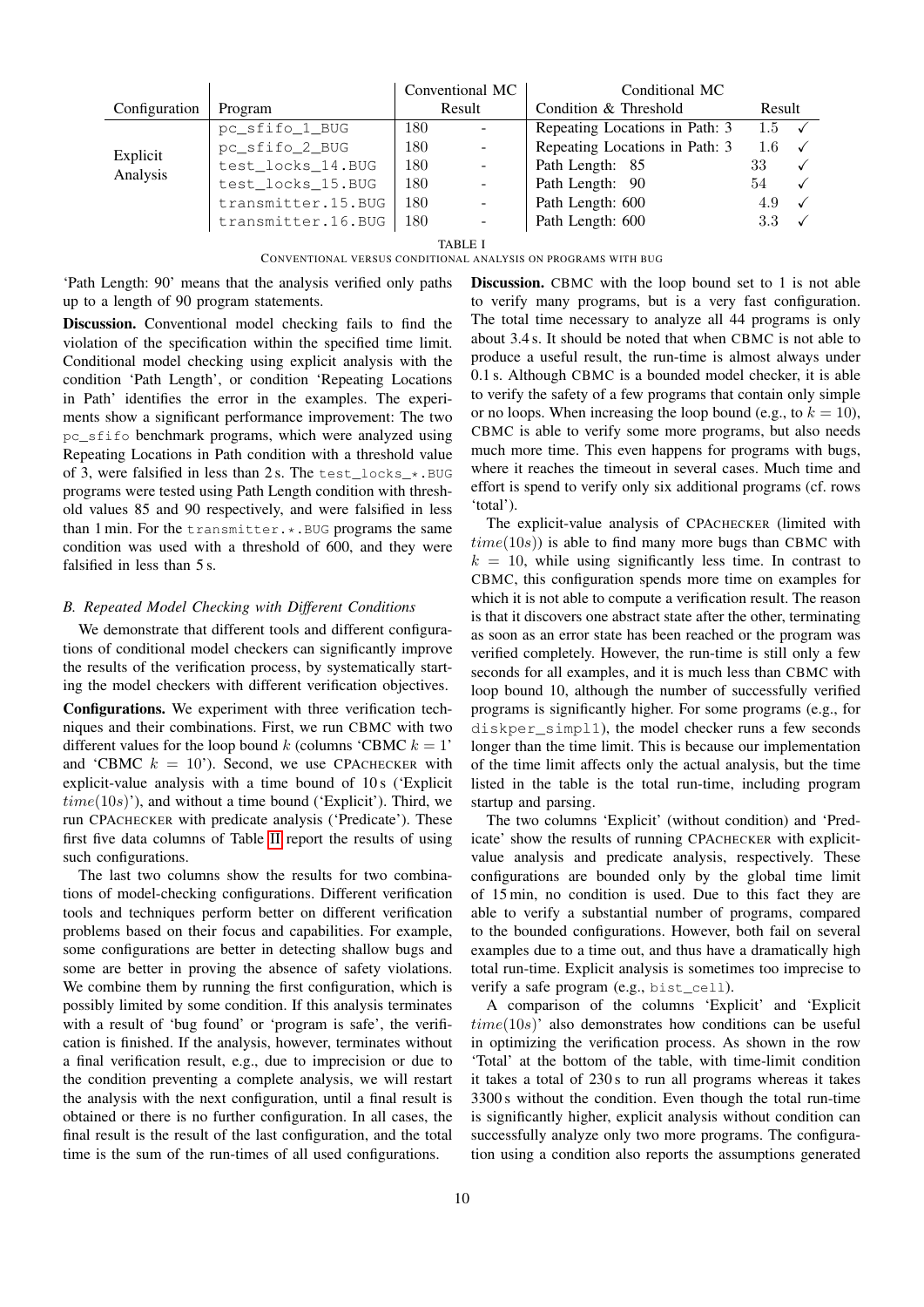|                    | <b>CBMC</b> |                             |        | <b>CPACHECKER</b>        |           |                          |          |                          | Comb. A   |                          |                 | Comb. B      |                  |                 |
|--------------------|-------------|-----------------------------|--------|--------------------------|-----------|--------------------------|----------|--------------------------|-----------|--------------------------|-----------------|--------------|------------------|-----------------|
|                    |             |                             |        |                          | Explicit  |                          | Explicit |                          | Predicate |                          | $Expl. + Pred.$ |              | CBMC+Expl.+Pred. |                 |
|                    | $k=1$       |                             | $k=10$ |                          | time(10s) |                          |          |                          |           |                          |                 |              |                  |                 |
| cdaudio_simpl1     | 1.0         | ✓                           | 1.0    | $\checkmark$             | 3.5       | ✓                        | $3.2\,$  | ✓                        | 17        | ✓                        | 3.5             | ✓            | 1.0              | ✓               |
| cdaudio_simpl1_BUG | .99         | ✓                           | .99    | $\checkmark$             | 2.8       | ✓                        | 2.5      | $\checkmark$             | 10        | ✓                        | 2.8             | ✓            | .99              | $\checkmark$    |
| diskperf_simpl1    | .25         | $\sim$                      | .26    | $\overline{a}$           | 13        | $\overline{\phantom{a}}$ | 900      | $\overline{\phantom{a}}$ | 15        | ✓                        | 28              | ✓            | 28               | √               |
| floppy_simpl3      | .16         | $\checkmark$                | .15    | $\checkmark$             | 2.9       | ✓                        | 2.4      | ✓                        | 8.5       | ✓                        | 2.9             | ✓            | .16              | ✓               |
| floppy_simpl3_BUG  | .16         | ✓                           | .16    | $\checkmark$             | 2.2       | ✓                        | 2.5      | ✓                        | 7.8       | ✓                        | 2.2             | ✓            | .16              | ✓               |
| floppy_simpl4      | .28         | $\checkmark$                | .28    | $\checkmark$             | 3.5       | ✓                        | 3.7      | ✓                        | 12        | ✓                        | 3.5             | ✓            | .28              | ✓               |
| floppy_simpl4_BUG  | .30         | ✓                           | .30    | $\checkmark$             | 3.0       | ✓                        | 2.9      | ✓                        | 11        | ✓                        | 3.0             | ✓            | .30              | ✓               |
| kbfiltr_simpl1     | .05         | ✓                           | .06    | ✓                        | 3.1       | $\checkmark$             | 2.2      | ✓                        | 3.7       | ✓                        | 3.1             | ✓            | .05              | ✓               |
| kbfiltr_simpl2     | .11         | $\checkmark$                | .10    | $\checkmark$             | 3.1       | ✓                        | 3.2      | $\checkmark$             | 5.2       | ✓                        | 3.1             | ✓            | .11              | ✓               |
| kbfiltr_simpl2_BUG | .11         | ✓                           | .12    | ✓                        | 2.2       | ✓                        | 2.1      | ✓                        | 4.1       | ✓                        | 2.2             | ✓            | .11              | ✓               |
| NT drivers total   | 3.4         | $\overline{9}$              | 3.4    | $\overline{9}$           | 39        | $\overline{9}$           | 920      | $\overline{9}$           | 94        | 10                       | 54              | 10           | $\overline{31}$  | $\overline{10}$ |
| s3 clnt 1          | .03         | $\overline{\phantom{a}}$    | 4.3    | ÷.                       | 9.8       | ✓                        | 8.3      | $\checkmark$             | 8.1       | ✓                        | 9.8             | ✓            | 9.8              | ✓               |
| s3_clnt_1_BUG      | .03         | $\overline{\phantom{a}}$    | 4.2    | $\overline{a}$           | 4.4       | ✓                        | 3.6      | ✓                        | 6.2       | ✓                        | 4.4             | ✓            | 4.4              | $\checkmark$    |
| s3_clnt_2          | .03         | $\overline{\phantom{a}}$    | 4.6    | $\overline{a}$           | 10        | ✓                        | 8.2      | $\checkmark$             | 7.2       | ✓                        | 10              | ✓            | 10               | ✓               |
| s3_clnt_2_BUG      | .03         | $\overline{\phantom{a}}$    | 4.3    | $\overline{a}$           | 4.5       | ✓                        | 3.5      | ✓                        | 5.4       | ✓                        | 4.5             | ✓            | 4.5              | ✓               |
| s3_clnt_3          | .03         | $\overline{\phantom{a}}$    | 5.3    | $\overline{a}$           | 9.7       | ✓                        | 8.1      | $\checkmark$             | 5.8       | ✓                        | 9.7             | ✓            | 9.7              | $\checkmark$    |
| s3_clnt_3_BUG      | .03         | $\mathbf{r}$                | 5.3    | ✓                        | 5.1       | ✓                        | 3.5      | ✓                        | 6.0       | ✓                        | 5.1             | ✓            | 5.1              | $\checkmark$    |
| s3_clnt_4          | .03         | $\overline{\phantom{a}}$    | 4.8    | L.                       | 9.8       | ✓                        | 8.5      | ✓                        | 10        | ✓                        | 9.8             | ✓            | 9.8              | $\checkmark$    |
| s3_clnt_4_BUG      | .03         | $\overline{\phantom{a}}$    | 4.3    | $\frac{1}{2}$            | 4.3       | ✓                        | 3.5      | ✓                        | 6.4       | ✓                        | 4.3             | ✓            | 4.3              | ✓               |
| $s3$ _ $srvr_1$    | .03         | $\blacksquare$              | 4.1    | ÷,                       | 3.3       | ✓                        | 2.4      | ✓                        | 21        | ✓                        | 3.3             | ✓            | 3.3              | ✓               |
| s3_srvr_1_BUG      | .03         | $\overline{\phantom{a}}$    | 6.4    | $\checkmark$             | 2.2       | ✓                        | 1.7      | $\checkmark$             | 4.8       | ✓                        | 2.2             | ✓            | 2.2              | ✓               |
| s3_srvr_2          | .03         | $\overline{\phantom{a}}$    | 5.5    | L.                       | 2.8       | ✓                        | 2.4      | ✓                        | 150       | ✓                        | 2.8             | ✓            | 2.8              | ✓               |
| s3_srvr_2_BUG      | .03         | $\mathcal{L}$               | 6.2    | ✓                        | 1.8       | ✓                        | 1.7      | ✓                        | 4.1       | ✓                        | 1.8             | ✓            | 1.8              | ✓               |
| s3_srvr_3          | .03         | $\overline{\phantom{a}}$    | 5.6    | $\overline{a}$           | 3.6       | $\overline{\phantom{a}}$ | 2.6      | $\overline{a}$           | 9.0       | ✓                        | 13              | ✓            | 13               |                 |
| s3_srvr_4          | .03         | $\blacksquare$              | 5.6    | L,                       | 3.1       | $\overline{\phantom{a}}$ | 2.5      | $\overline{\phantom{a}}$ | 28        | ✓                        | 31              | ✓            | 31               | ✓               |
| s3_srvr_6          | .03         | $\overline{\phantom{a}}$    | 6.6    | $\frac{1}{2}$            | 14        | $\overline{\phantom{a}}$ | 250      | $\checkmark$             | 230       | ✓                        | 240             | ✓            | 240              | ✓               |
| s3_srvr_7          | .03         | $\overline{\phantom{a}}$    | 6.3    | $\overline{a}$           | 14        | $\overline{a}$           | 200      | ✓                        | 47        | ✓                        | 61              | ✓            | 61               | ✓               |
| s3_srvr_8          | .03         | $\overline{a}$              | 6.1    | $\overline{\phantom{a}}$ | 2.8       | $\checkmark$             | 3.0      | ✓                        | 23        | ✓                        | 2.8             | ✓            | 2.8              | ✓               |
| <b>SSH</b> total   | 0.51        | $\mathbf{0}$                | 90     | $\overline{3}$           | 110       | 13                       | 510      | 15                       | 570       | 17                       | 420             | 17           | 420              | $\overline{17}$ |
| bist cell          | .02         | $\mathbb{L}$                | .65    | L.                       | 9.4       | $\blacksquare$           | 9.2      | $\overline{\phantom{a}}$ | 210       | $\checkmark$             | 220             | $\checkmark$ | 220              | ✓               |
| kundu              | .02         | $\overline{\phantom{a}}$    | 120    | $\overline{a}$           | 7.3       | $\checkmark$             | 6.2      | $\checkmark$             | 900       | $\overline{\phantom{a}}$ | 7.3             | ✓            | 7.3              | $\checkmark$    |
| kundu1 BUG         | .02         | $\blacksquare$              | 18     | $\overline{a}$           | 2.0       | ✓                        | 1.8      | ✓                        | 15        | ✓                        | 2.0             | ✓            | 2.0              | ✓               |
| kundu2_BUG         | .02         | $\overline{\phantom{a}}$    | 120    | $\overline{a}$           | 1.6       | ✓                        | 1.9      | ✓                        | 510       | ✓                        | 1.6             | ✓            | 1.6              | √               |
| pc_sfifo_1         | .02         | $\mathcal{L}_{\mathcal{A}}$ | 12     | $\overline{a}$           | 14        | $\frac{1}{2}$            | 900      | ÷,                       | 5.3       | ✓                        | 19              | ✓            | 19               | ✓               |
| pc_sfifo_2         | .02         | $\mathbf{r}$                | 6.3    | ÷,                       | 14        | $\overline{\phantom{a}}$ | 900      | ٠                        | 9.8       | ✓                        | 24              | ✓            | 24               | ✓               |
| token_ring.01      | .02         | $\overline{\phantom{a}}$    | 16     | $\overline{a}$           | 1.7       | $\overline{\phantom{a}}$ | 1.6      | ÷,                       | 8.1       | ✓                        | 9.8             | ✓            | 9.8              | ✓               |
| toy2_BUG           | .03         | $\mathbf{r}$                | 30     | $\overline{\phantom{a}}$ | 2.7       | ✓                        | 2.1      | $\checkmark$             | 65        | ✓                        | 2.7             | ✓            | 2.7              |                 |
| transmitter.01.BUG | .02         | $\mathcal{L}$               | 5.3    | ✓                        | 1.7       | ✓                        | 1.5      | ✓                        | 2.2       | ✓                        | 1.7             | ✓            | 1.7              | $\checkmark$    |
| transmitter.02.BUG | .02         | $\overline{\phantom{a}}$    | 21     | $\checkmark$             | 2.0       | ✓                        | 1.7      | $\checkmark$             | 5.1       | ✓                        | 2.0             | ✓            | 2.0              | ✓               |
| transmitter.03.BUG | .03         | $\overline{\phantom{a}}$    | 92     | ÷.                       | 2.0       | ✓                        | 1.8      | ✓                        | 36        | ✓                        | 2.0             | ✓            | 2.0              | ✓               |
| transmitter.04.BUG | .03         | $\overline{\phantom{a}}$    | 270    | $\overline{a}$           | 2.2       | ✓                        | 2.5      | $\checkmark$             | 900       | L.                       | 2.2             | ✓            | 2.2              | ✓               |
| transmitter.05.BUG | .04         | $\mathcal{L}$               | 670    | ✓                        | 2.5       | ✓                        | $2.3\,$  | ✓                        | 900       | $\overline{a}$           | 2.5             | ✓            | 2.5              | ✓               |
| transmitter.06.BUG | .04         | $\overline{a}$              | 900    | ÷,                       | 3.4       | ✓                        | 3.0      | ✓                        | 900       | L.                       | 3.4             | ✓            | 3.4              | ✓               |
| transmitter.07.BUG | .04         | $\mathcal{L}$               | 900    | ÷,                       | 3.8       | ✓                        | $3.3\,$  | ✓                        | 900       | $\overline{a}$           | 3.8             | ✓            | 3.8              | ✓               |
| transmitter.08.BUG | .05         | $\overline{\phantom{a}}$    | 900    | $\overline{\phantom{0}}$ | 6.3       | ✓                        | 4.6      | ✓                        | 900       | $\overline{\phantom{a}}$ | 6.3             | ✓            | 6.4              | ✓               |
| transmitter.09.BUG | .05         | $\overline{\phantom{a}}$    | 900    | $\overline{\phantom{a}}$ | 11        | ✓                        | 9.4      | ✓                        | 900       | $\overline{\phantom{a}}$ | 11              | ✓            | 11               | ✓               |
| SystemC total      | 0.49        | $\mathbf{0}$                | 5000   | 3                        | 88        | 13                       | 1900     | 13                       | 7200      | 10                       | 320             | 17           | 320              | 17              |
| <b>Total</b>       | 4.4         | 9                           | 5100   | 15                       | 230       | 35                       | 3300     | 37                       | 7800      | 37                       | 790             | 44           | 770              | 44              |

TABLE II

COMPARISON OF DIFFERENT MODEL-CHECKING CONFIGURATIONS AND THEIR COMBINATIONS

Combination A: Explicit with 10 s time limit and Predicate Combination B: CBMC with  $k = 1$ , Explicit with 10s time limit and Predicate

The run-time values are given in seconds and with two significant digits.

<span id="page-11-0"></span>during the analysis so that the user can see which parts of the state space were analyzed and which were not.

By combining several configurations, the effectiveness of the verification process can be improved significantly, both in the number of verified programs as well as in the run-time. Bounded model-checking is good in finding shallow bugs, and explicit analysis with the limiting condition is good in finding possibly deep but still "easy" bugs, but for proving program safety, predicate abstraction is the best choice. Thus, we first spend a limited effort in finding bugs with the efficient configurations. If no final result is given, we switch to the next more powerful —and more expensive— analysis.

Explicit-value analysis can efficiently identify some bugs that predicate abstraction cannot find, even if the former is used as a conditional model checker. If the explicit-value analysis with a time-limit condition does produce a useful result, then it is usually faster than predicate abstraction, although this configuration is not powerful enough to analyze some programs due to its limitations. The combination of these two configurations together is strictly more powerful than any configuration alone, and can verify all benchmark programs, but is also more expensive in terms of run-time.

CBMC with  $k = 1$  is always extremely fast to compute a verification result, or it gives up after a negligible amount of time (ca. 0.1 s) such that the effort spent in CBMC does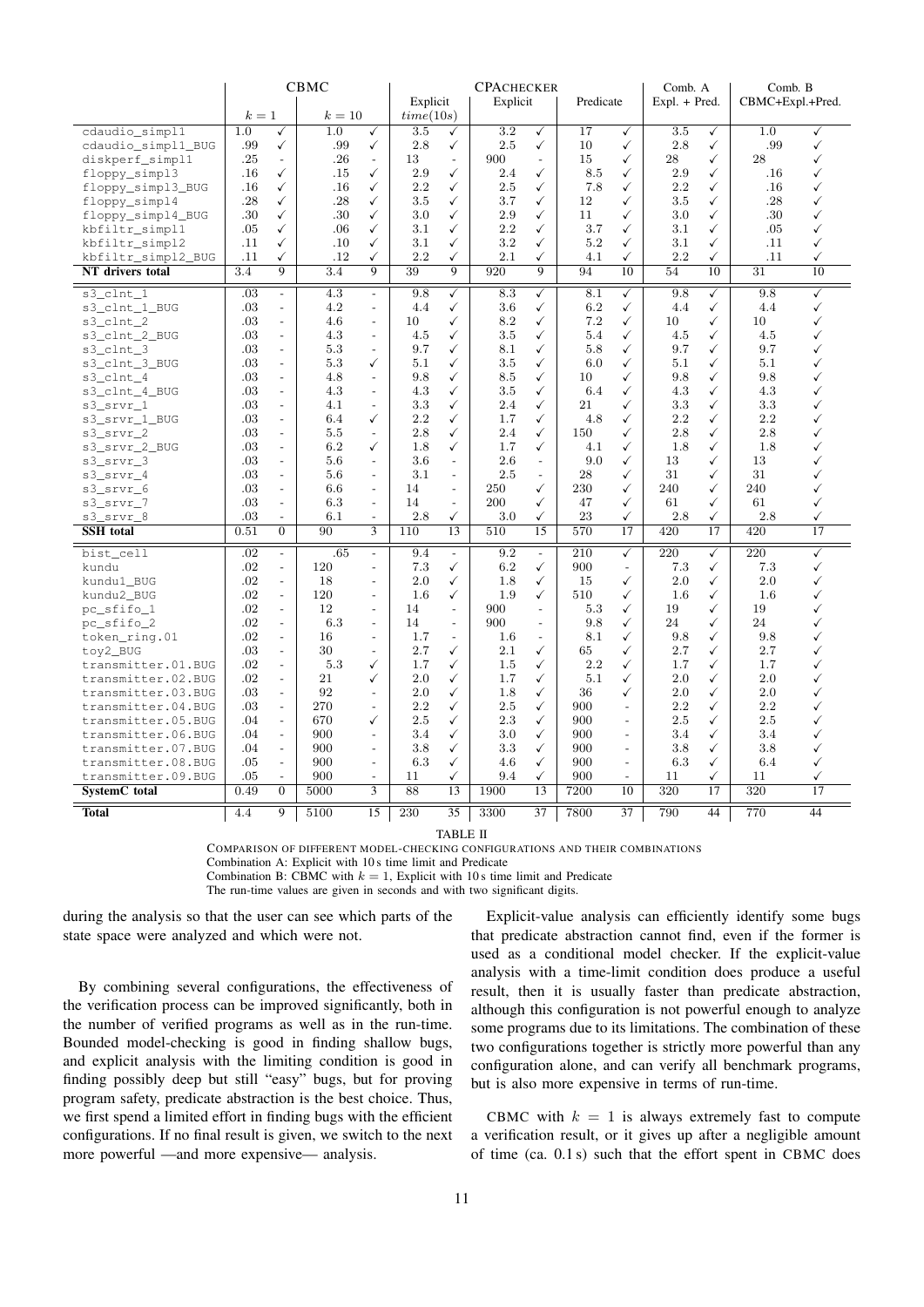| Program           | Explicit         |                          | Predicate |                          | Comb. A              |                | Conditional MC       |    |  |
|-------------------|------------------|--------------------------|-----------|--------------------------|----------------------|----------------|----------------------|----|--|
|                   |                  |                          |           |                          | Explicit + Predicate |                | Explicit + Predicate |    |  |
| token_ring.01.BUG | $\overline{1.6}$ | $\overline{\phantom{a}}$ | 4.0       | ✓                        | 5.6                  |                | 2.6                  |    |  |
| token_ring.01     | 1.9              | $\sim$                   | 8.9       | ✓                        | 11                   | ✓              | 2.4                  | ✓  |  |
| token_ring.02.BUG | 2.3              | $\sim$                   | 24        | ✓                        | 26                   |                | 4.3                  | ✓  |  |
| token_ring.02     | 1.7              | $\overline{\phantom{a}}$ | 900       | $\overline{\phantom{a}}$ | 900                  |                | 4.0                  | ✓  |  |
| token_ring.03.BUG | 2.6              | $\overline{a}$           | 900       | $\overline{\phantom{a}}$ | 900                  |                | 5.4                  | ✓  |  |
| token_ring.03     | 2.5              | $\sim$                   | 900       | ٠                        | 900                  |                | 5.1                  | ✓  |  |
| token ring.04.BUG | 2.7              | $\overline{\phantom{a}}$ | 900       | ÷                        | 900                  |                | 9.1                  | ✓  |  |
| token_ring.04     | 2.5              | $\overline{a}$           | 900       | $\overline{\phantom{a}}$ | 900                  |                | 8.5                  | ✓  |  |
| token_ring.05.BUG | 3.8              | $\sim$                   | 900       | $\overline{\phantom{a}}$ | 900                  |                | 16                   | ✓  |  |
| token_ring.05     | $3.2\,$          | ٠                        | 900       | $\overline{a}$           | 900                  |                | 17                   | ✓  |  |
| token_ring.06.BUG | 4.8              | $\overline{a}$           | 900       | $\overline{\phantom{a}}$ | 900                  |                | 34                   | ✓  |  |
| token_ring.06     | 5.4              | ٠                        | 900       | $\overline{\phantom{a}}$ | 900                  |                | 40                   | ✓  |  |
| token_ring.07.BUG | 9.1              |                          | 900       | ٠                        | 900                  |                | 140                  | ✓  |  |
| token_ring.07     | 8.3              | ٠                        | 900       | ÷                        | 900                  |                | 180                  | ✓  |  |
| token_ring.08.BUG | 25               | ÷.                       | 900       | $\overline{\phantom{a}}$ | 900                  |                | 580                  | ✓  |  |
| token_ring.08     | 6.0              | $\overline{\phantom{a}}$ | 900       | ٠                        | 900                  |                | 720                  |    |  |
| token_ring.09.BUG | 120              |                          | 900       | ٠                        | 900                  |                | 900                  |    |  |
| token_ring.09     | 130              | ٠                        | 900       | $\overline{\phantom{a}}$ | 900                  |                | 900                  |    |  |
| mem_slave_tlm.1   | 2.0              | ٠                        | 900       | $\overline{a}$           | 900                  |                | 5.2                  | ✓  |  |
| mem_slave_tlm.2   | $2.8\,$          | ٠                        | 900       | ٠                        | 900                  |                | 6.3                  | ✓  |  |
| mem_slave_tlm.3   | 3.0              | ٠                        | 900       | $\overline{a}$           | 900                  |                | 7.5                  | ✓  |  |
| mem slave tlm.4   | 3.4              | ٠                        | 900       | ٠                        | 900                  | $\overline{a}$ | 8.1                  | ✓  |  |
| mem slave tlm.5   | 3.8              | ٠                        | 900       | ٠                        | 900                  |                | 10                   | ✓  |  |
| toy               | 2.6              |                          | 900       | $\overline{\phantom{a}}$ | 900                  |                | 7.6                  | ✓  |  |
| <b>Total</b>      | 350              | $\Omega$                 | 19000     | $\mathcal{E}$            | 19000                | $\mathcal{E}$  | 3600                 | 22 |  |

TABLE III

#### EXPERIMENTS WITH ASSUMPTION AUTOMATA AS CONDITION

<span id="page-12-0"></span>not negatively influence the overall verification result. Since CBMC performs better on simplified NT device drivers, it improves the overall result. Each of the three tools and configurations has unique advantages, so it makes sense to combine all three tools and configurations together via conditional model checking, and the results are reported in the last column (Combination B). This combination can solve all instances that Combination A can solve, but in addition, the performance is slightly increased for those programs that CBMC can solve. CBMC with a very low loop bound produces practically no overhead, and thus, this configuration should always be included. In conclusion, via conditional model checking, we first run an inexpensive shallow analysis to identify the easy bugs, then run a slightly more expensive, more in-depth analysis to solve more instances, and last run the most expensive analysis.

#### *C. Model Checking using Conditions from Previous Runs*

Now we demonstrate how we can utilize the output condition (assumption) of one conditional model checking to improve the results of a successive conditional model checking, by feeding the negation of the generated condition of the first run as input condition for the second run. (This is currently restricted to different configurations of the tool CPACHECKER because CBMC does not (yet) support the output or/and input of conditions.)

Configurations. We experiment with explicit analysis and predicate analysis. The first column of the Table [III](#page-12-0) reports results for explicit analysis, the second one the results for predicate analysis with LBE. The third column combines explicit analysis and predicate analysis as we did in Table [II.](#page-11-0) The last column combines these two configurations in the following way: First, explicit analysis with the Assumption Storage CPA is run and an assumption automaton based on the generated assumptions is produced. This automaton is

similar to the automaton for the example shown in Fig. [6.](#page-4-1) Second, predicate analysis is started using this automaton as the condition to restrict the searched state space. The state space that did not remain unchecked by explicit analysis is pruned using this automaton. This way we hope that predicate analysis will run the analysis on a smaller part of the state space and more programs can be checked.

Discussion. For these programs, explicit analysis finds only counterexamples which are verified as infeasible by CBMC and thus it reports 'unknown' after spending some time (up to 2 min) and nothing can be concluded about these programs. Predicate analysis reports a correct result for three programs but it times out for the remaining 21 programs and consumes a significant amount of time. For a majority of these programs, combining explicit analysis and predicate analysis does not produce a good result as well. This is because both analysis fails to return an answer for the given program. In other words, explicit analysis can run all the programs in only 350 s and visits hundreds of thousands of abstract states, but is too imprecise, whereas predicate analysis is precise enough but too expensive. The last column shows a dramatic improvement when both analyses are combined using conditional model checking, where the assumption produced by explicit analysis is used for restricting the state space analyzed by predicate analysis. Almost all of these programs can be successfully analyzed. Even though the combined configuration consumes significantly less time than predicate analysis alone, 19 more programs can be verified. In most cases, programs can be checked in less than 1 min.

#### V. CONCLUSION

Software model checking is an undecidable problem, and therefore, we cannot create model checkers that always give a precise answer to the verification problem. Conventional model checkers fail when they cannot give a precise answer,